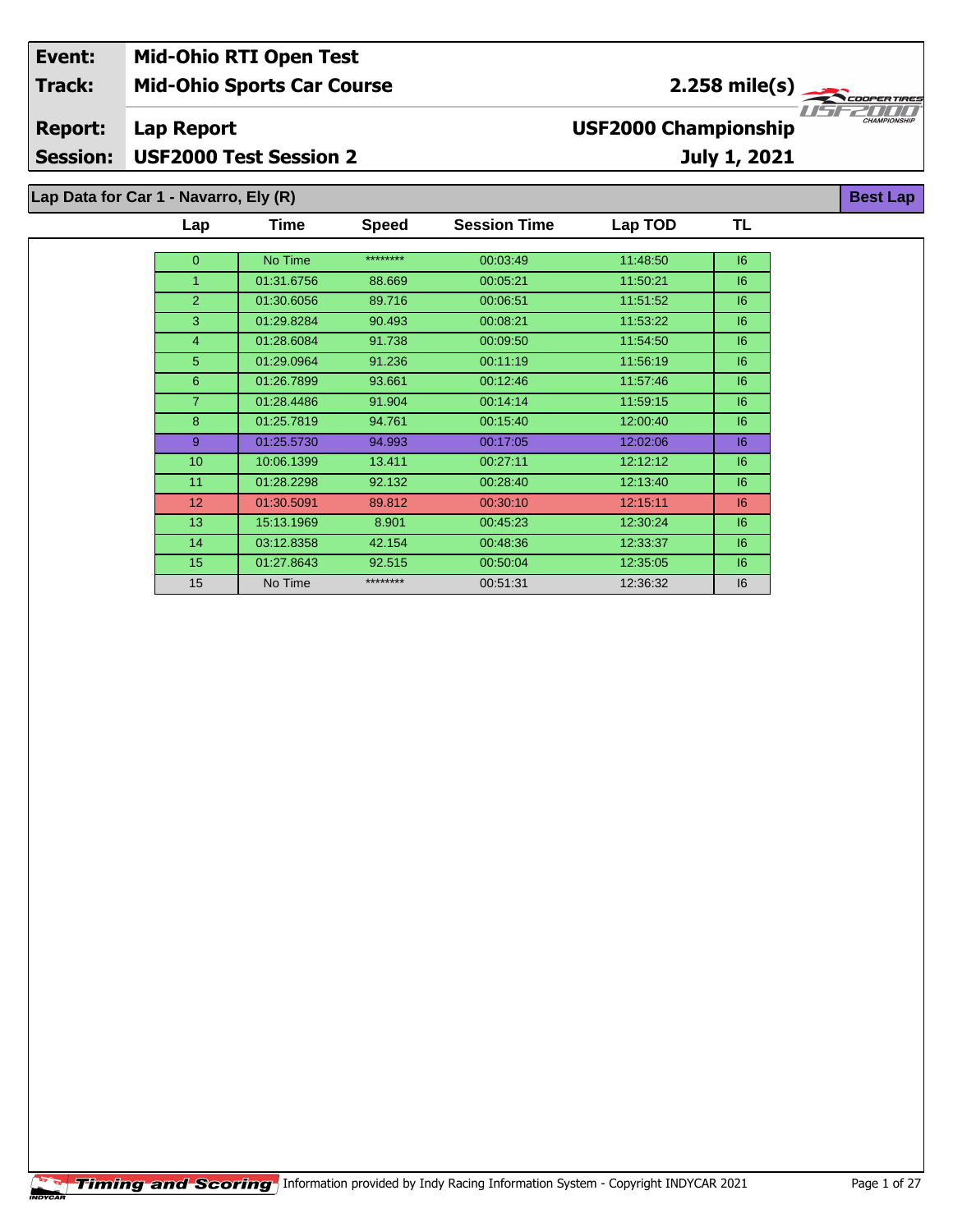| Event:          | <b>Mid-Ohio RTI Open Test</b>       |                             |                                          |
|-----------------|-------------------------------------|-----------------------------|------------------------------------------|
| <b>Track:</b>   | <b>Mid-Ohio Sports Car Course</b>   | $2.258 \text{ mile(s)}$     |                                          |
| <b>Report:</b>  | Lap Report                          | <b>USF2000 Championship</b> | 1151 221 11 11 11<br><b>CHAMPIONSHIP</b> |
| <b>Session:</b> | <b>USF2000 Test Session 2</b>       | July 1, 2021                |                                          |
|                 | Lap Data for Car 10 - Siegel, Nolan |                             | Best Lap                                 |

0 | No Time \*\*\*\*\*\*\*\*\* 00:08:20 11:53:21 | I6 01:33.9045 86.565 00:09:54 11:54:55 I6 01:30.7819 89.542 00:11:25 11:56:26 I6 01:27.4915 92.910 00:12:52 11:57:53 I6 01:27.5114 92.888 00:14:20 11:59:21 I6 01:26.0091 94.511 00:15:46 12:00:47 I6 01:25.8125 94.727 00:17:12 12:02:12 I6 01:44.5952 77.717 00:18:56 12:03:57 I6 8 11:20.1944 11.951 00:30:16 12:15:17 6 15:01.5724 9.016 00:45:18 12:30:19 I6 01:26.7350 93.720 00:46:45 12:31:45 I6 01:29.1720 91.159 00:48:14 12:33:15 I6 01:25.5529 95.015 00:49:39 12:34:40 I6 01:24.5827 96.105 00:51:04 12:36:05 I6

**TL**

**Lap Time Speed Session Time Lap TOD**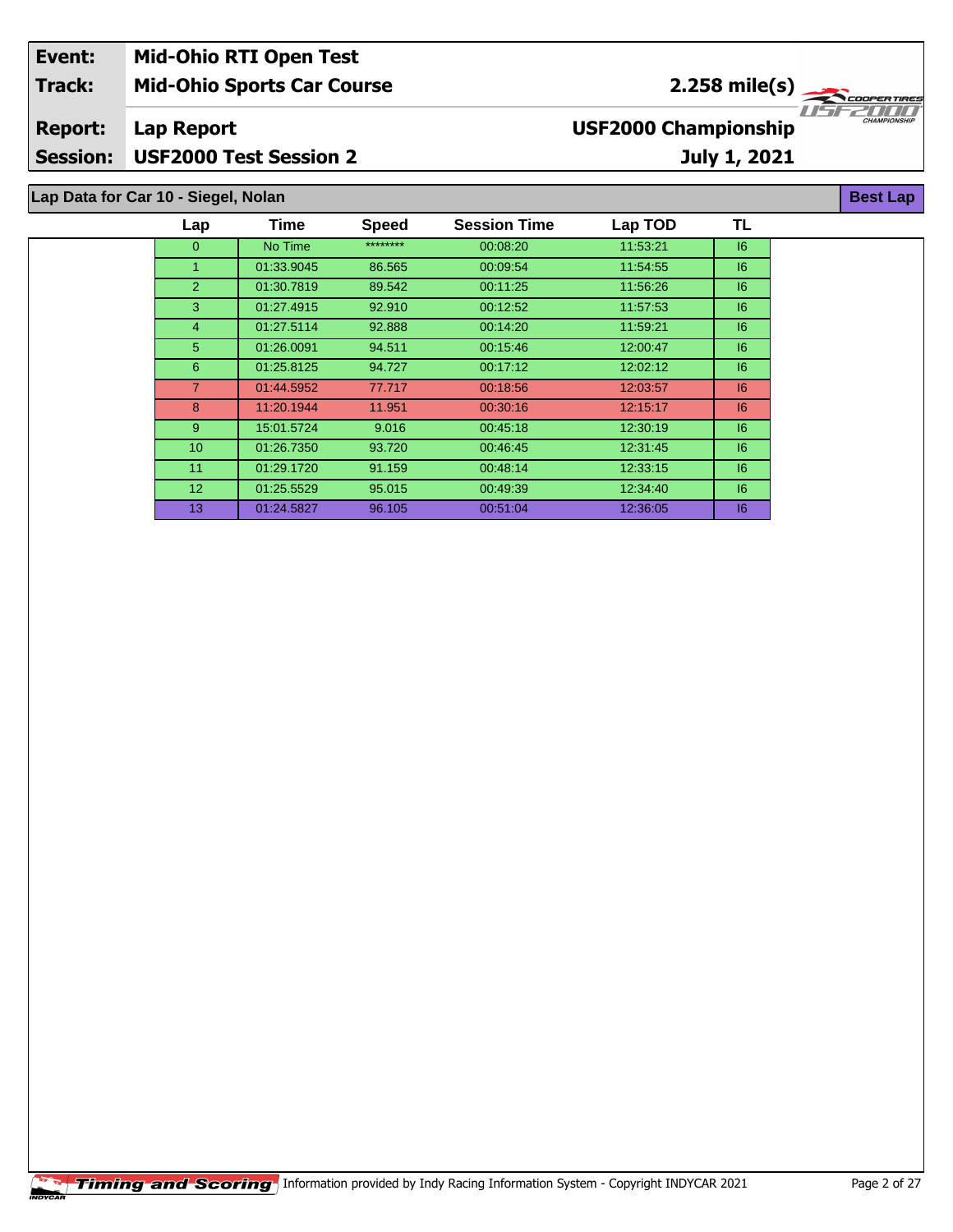| Event:          | <b>Mid-Ohio RTI Open Test</b>            |            |              |                     |                             |                 |                     |
|-----------------|------------------------------------------|------------|--------------|---------------------|-----------------------------|-----------------|---------------------|
| Track:          | <b>Mid-Ohio Sports Car Course</b>        |            |              |                     |                             | $2.258$ mile(s) | COOPERTIRES         |
| <b>Report:</b>  | Lap Report                               |            |              |                     | <b>USF2000 Championship</b> |                 | <b>CHAMPIONSHIP</b> |
| <b>Session:</b> | <b>USF2000 Test Session 2</b>            |            |              |                     |                             | July 1, 2021    |                     |
|                 | Lap Data for Car 11 - Campbell, Prescott |            |              |                     |                             |                 | <b>Best Lap</b>     |
|                 | Lap                                      | Time       | <b>Speed</b> | <b>Session Time</b> | Lap TOD                     | TL              |                     |
|                 | 0                                        | No Time    | ********     | 00:08:19            | 11:53:19                    | 16              |                     |
|                 |                                          | 01:30.0442 | 90.276       | 00:09:49            | 11:54:49                    | $\overline{6}$  |                     |

2 01:27.7203 92.667 00:11:16 11:56:17 6 01:27.0547 93.376 00:12:43 11:57:44 I6 01:25.8274 94.711 00:14:09 11:59:10 I6 01:25.4754 95.101 00:15:35 12:00:35 I6 01:24.5781 96.110 00:16:59 12:01:60 I6 01:31.2757 89.058 00:18:31 12:03:31 I6 08:27.0870 16.030 00:26:58 12:11:58 I6 01:26.0531 94.463 00:28:24 12:13:24 I6 01:25.7167 94.833 00:29:49 12:14:50 I6 11 01:36.8502 83.932 00:31:26 12:16:27 | 16 14:25.6721 9.390 00:45:52 12:30:53 I6 01:25.8390 94.698 00:47:18 12:32:18 I6 01:24.5461 96.146 00:48:42 12:33:43 I6 01:24.0832 96.676 00:50:06 12:35:07 I6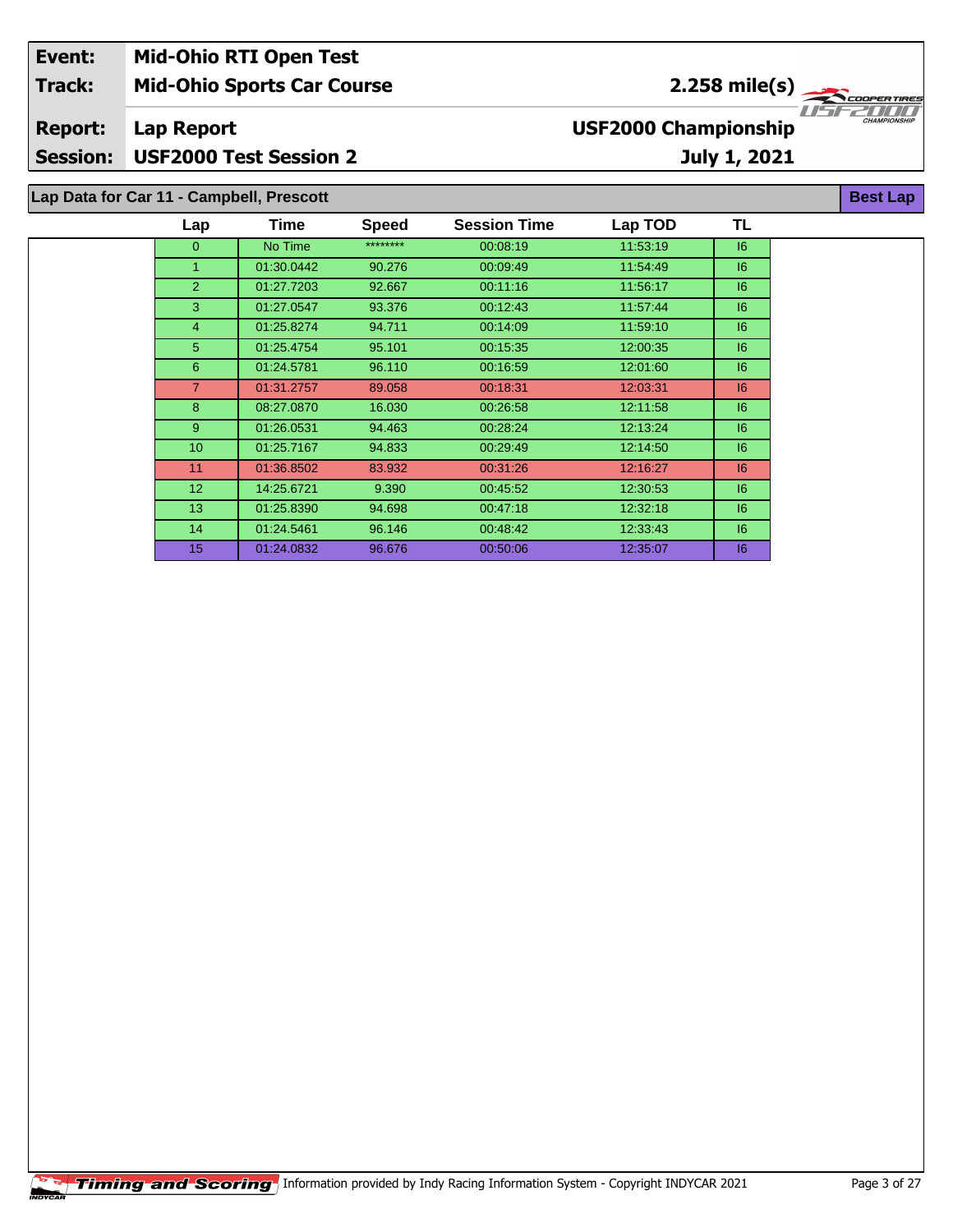| Event:         | <b>Mid-Ohio RTI Open Test</b>     |                                   |                     |
|----------------|-----------------------------------|-----------------------------------|---------------------|
| <b>Track:</b>  | <b>Mid-Ohio Sports Car Course</b> | $2.258$ mile(s) $\frac{1}{2.258}$ |                     |
| <b>Report:</b> | Lap Report                        | <b>USF2000 Championship</b>       | <b>CHAMPIONSHIP</b> |
|                | Session: USF2000 Test Session 2   | July 1, 2021                      |                     |
|                | Lap Data for Car 12 - Porto, Kiko |                                   | <b>Best Lap</b>     |

| Lap              | Time       | <b>Speed</b> | <b>Session Time</b> | Lap TOD  | TL |
|------------------|------------|--------------|---------------------|----------|----|
| $\mathbf{0}$     | No Time    | ********     | 00:08:16            | 11:53:17 | 6  |
| 1                | 01:33.8645 | 86.601       | 00:09:50            | 11:54:51 | 16 |
| $\overline{2}$   | 01:30.4903 | 89.831       | 00:11:21            | 11:56:21 | 6  |
| 3                | 01:26.3571 | 94.130       | 00:12:47            | 11:57:48 | 6  |
| $\overline{4}$   | 01:26.2288 | 94.270       | 00:14:13            | 11:59:14 | 16 |
| 5                | 01:24.6428 | 96.037       | 00:15:38            | 12:00:39 | 6  |
| 6                | 01:24.1667 | 96.580       | 00:17:02            | 12:02:03 | 6  |
| $\overline{7}$   | 01:30.4860 | 89.835       | 00:18:32            | 12:03:33 | 16 |
| 8                | 08:23.5557 | 16.143       | 00:26:56            | 12:11:57 | 6  |
| 9                | 01:26.2262 | 94.273       | 00:28:22            | 12:13:23 | 6  |
| 10 <sup>10</sup> | 01:30.1718 | 90.148       | 00:29:52            | 12:14:53 | 6  |
| 11               | 01:36.4515 | 84.279       | 00:31:29            | 12:16:30 | 6  |
| 12 <sup>°</sup>  | 14:18.5525 | 9.468        | 00:45:47            | 12:30:48 | 16 |
| 13               | 01:25.1252 | 95.492       | 00:47:13            | 12:32:13 | 16 |
| 14               | 01:24.0741 | 96.686       | 00:48:37            | 12:33:37 | 6  |
| 15               | 01:25.4166 | 95.167       | 00:50:02            | 12:35:03 | 16 |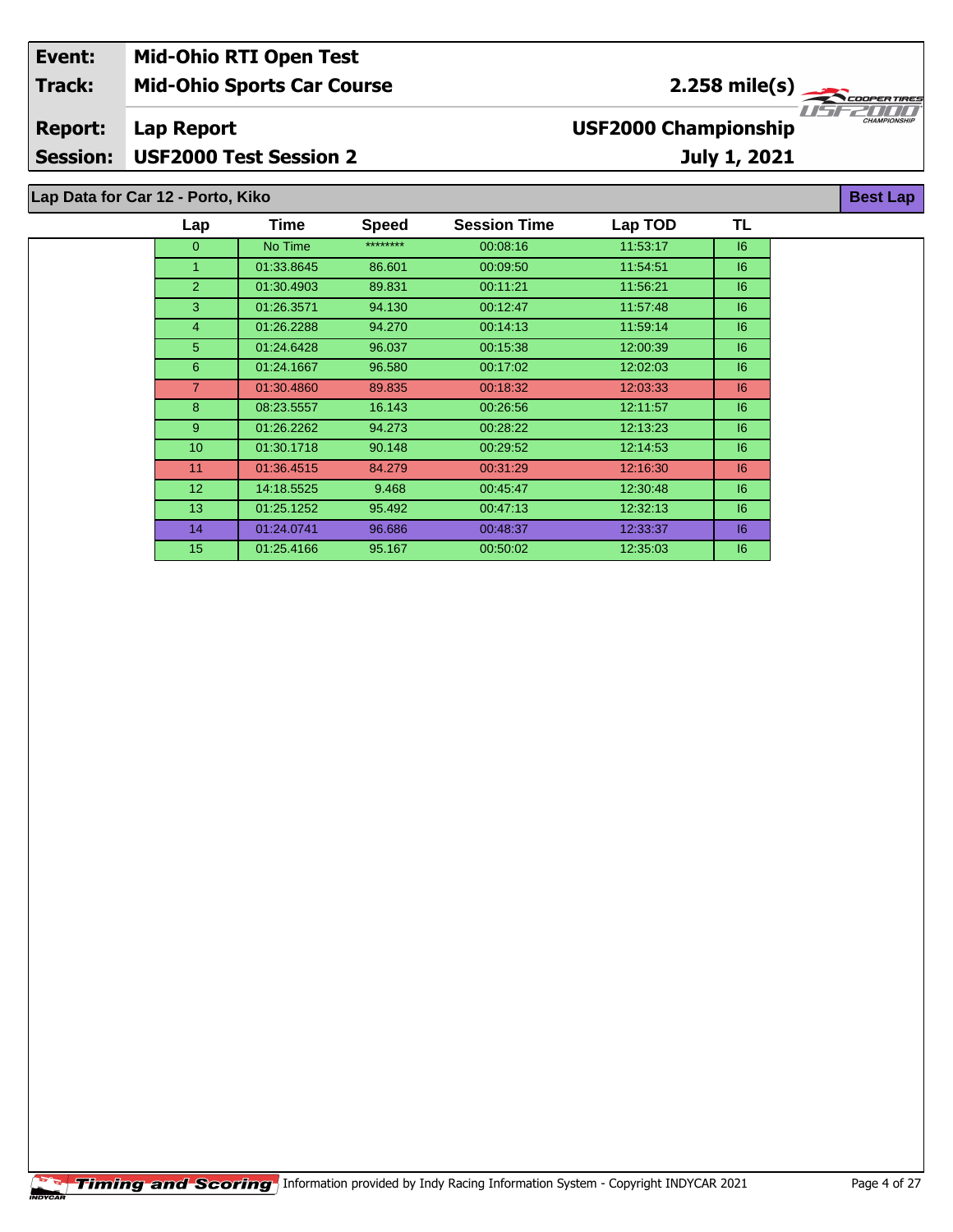| Event:          | <b>Mid-Ohio RTI Open Test</b>           |      |              |                     |                             |              |                                                                                                                                                                                                                                                                                                                                                                                                                                                                                                                                                                                 |
|-----------------|-----------------------------------------|------|--------------|---------------------|-----------------------------|--------------|---------------------------------------------------------------------------------------------------------------------------------------------------------------------------------------------------------------------------------------------------------------------------------------------------------------------------------------------------------------------------------------------------------------------------------------------------------------------------------------------------------------------------------------------------------------------------------|
| <b>Track:</b>   | <b>Mid-Ohio Sports Car Course</b>       |      |              |                     |                             |              | $2.258$ mile(s) $\left\langle \right\rangle$ $\left\langle \right\rangle$ $\left\langle \right\rangle$ $\left\langle \right\rangle$ $\left\langle \right\rangle$ $\left\langle \right\rangle$ $\left\langle \right\rangle$ $\left\langle \right\rangle$ $\left\langle \right\rangle$ $\left\langle \right\rangle$ $\left\langle \right\rangle$ $\left\langle \right\rangle$ $\left\langle \right\rangle$ $\left\langle \right\rangle$ $\left\langle \right\rangle$ $\left\langle \right\rangle$ $\left\langle \right\rangle$ $\left\langle \right\rangle$ $\left\langle \right$ |
| <b>Report:</b>  | Lap Report                              |      |              |                     | <b>USF2000 Championship</b> |              | <b>CHAMPIONSHIP</b>                                                                                                                                                                                                                                                                                                                                                                                                                                                                                                                                                             |
| <b>Session:</b> | <b>USF2000 Test Session 2</b>           |      |              |                     |                             | July 1, 2021 |                                                                                                                                                                                                                                                                                                                                                                                                                                                                                                                                                                                 |
|                 | Lap Data for Car 16 - Vaccaro, Kent (R) |      |              |                     |                             |              | <b>Best Lap</b>                                                                                                                                                                                                                                                                                                                                                                                                                                                                                                                                                                 |
|                 | $\mathsf{cap}$                          | Time | <b>Speed</b> | <b>Session Time</b> | Lap TOD                     | ΤL           |                                                                                                                                                                                                                                                                                                                                                                                                                                                                                                                                                                                 |

| Lap              | ∎ıme       | peea     | <b>Session</b> lime | Lap TOD  | ⊥∟ |
|------------------|------------|----------|---------------------|----------|----|
| $\overline{0}$   | No Time    | ******** | 00:01:35            | 11:46:36 | 6  |
| 1                | 01:31.8261 | 88.524   | 00:03:07            | 11:48:08 | 6  |
| 2                | 01:29.6815 | 90.641   | 00:04:37            | 11:49:37 | 6  |
| 3                | 01:28.6492 | 91.696   | 00:06:05            | 11:51:06 | 6  |
| 4                | 01:28.2316 | 92.130   | 00:07:34            | 11:52:34 | 6  |
| 5                | 01:28.3530 | 92.004   | 00:09:02            | 11:54:03 | 6  |
| 6                | 01:28.8230 | 91.517   | 00:10:31            | 11:55:31 | 6  |
| $\overline{7}$   | 01:28.1083 | 92.259   | 00:11:59            | 11:56:60 | 6  |
| 8                | 01:31.3512 | 88.984   | 00:13:30            | 11:58:31 | 6  |
| 9                | 01:27.2899 | 93.124   | 00:14:58            | 11:59:58 | 6  |
| 10 <sup>10</sup> | 01:26.8591 | 93.586   | 00:16:24            | 12:01:25 | 6  |
| 11               | 01:29.3093 | 91.019   | 00:17:54            | 12:02:54 | 6  |
| 12 <sup>2</sup>  | 09:14.7897 | 14.652   | 00:27:09            | 12:12:09 | 6  |
| 13               | 01:27.5943 | 92.801   | 00:28:36            | 12:13:37 | 6  |
| 14               | 01:27.0090 | 93.425   | 00:30:03            | 12:15:04 | 6  |
| 15               | 15:28.0289 | 8.759    | 00:45:31            | 12:30:32 | 6  |
| 16               | 01:28.2032 | 92.160   | 00:46:59            | 12:32:00 | 6  |
| 17               | 01:28.9197 | 91.417   | 00:48:28            | 12:33:29 | 6  |
| 18               | 01:28.8136 | 91.527   | 00:49:57            | 12:34:58 | 6  |
| 19               | 01:26.3467 | 94.141   | 00:51:23            | 12:36:24 | 6  |
|                  |            |          |                     |          |    |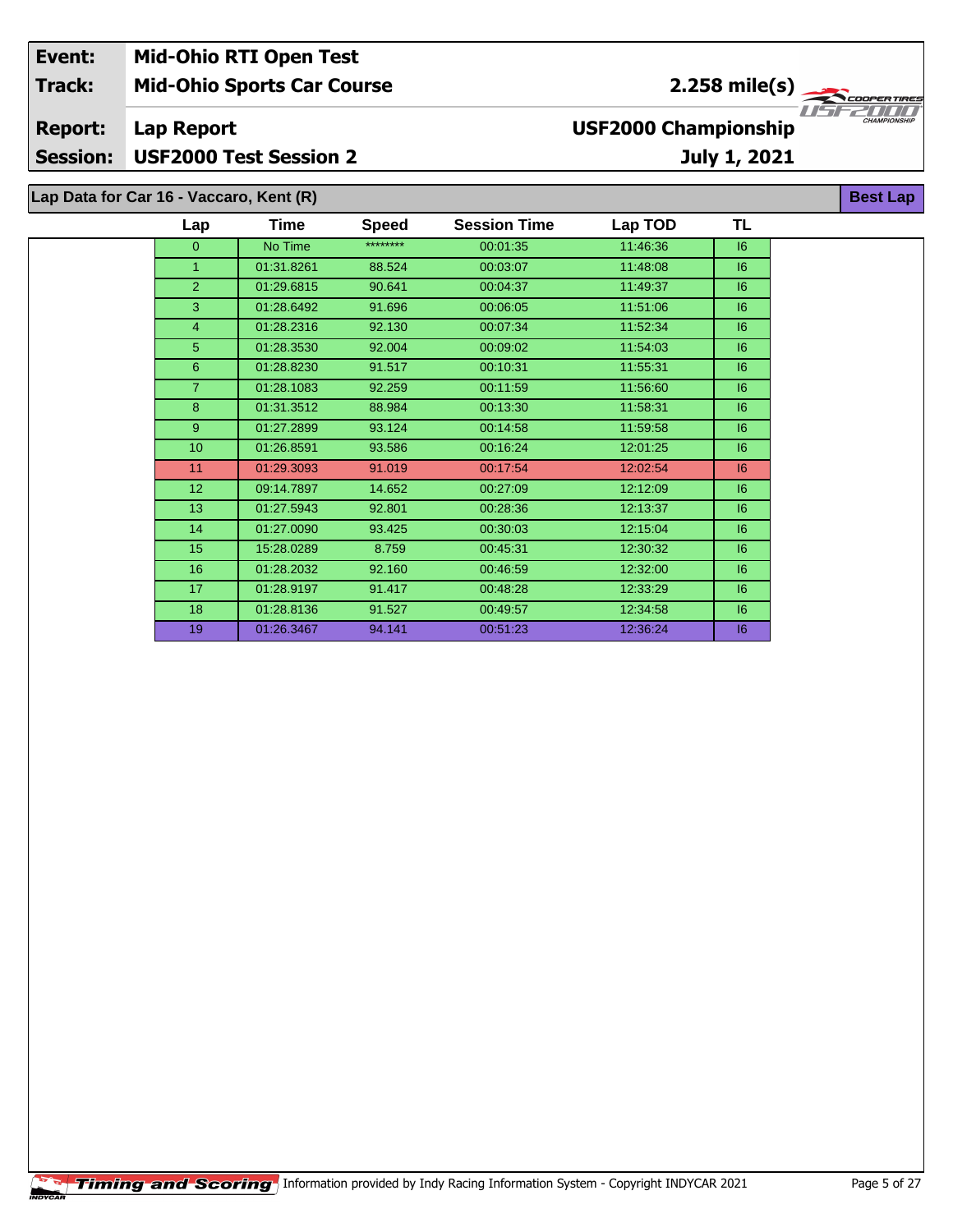| Event:          | <b>Mid-Ohio RTI Open Test</b>      |                             |                     |
|-----------------|------------------------------------|-----------------------------|---------------------|
| <b>Track:</b>   | <b>Mid-Ohio Sports Car Course</b>  | $2.258 \text{ mile(s)}$     |                     |
| <b>Report:</b>  | Lap Report                         | <b>USF2000 Championship</b> | <b>CHAMPIONSHIP</b> |
| <b>Session:</b> | USF2000 Test Session 2             | July 1, 2021                |                     |
|                 |                                    |                             |                     |
|                 | Lap Data for Car 19 - Sikes, Simon |                             | <b>Best Lap</b>     |

| Lap            | Time       | <b>Speed</b> | <b>Session Time</b> | Lap TOD  | TL |
|----------------|------------|--------------|---------------------|----------|----|
| $\overline{0}$ | No Time    | ********     | 00:01:41            | 11:46:41 | 6  |
| $\mathbf{1}$   | 01:35.4017 | 85.206       | 00:03:16            | 11:48:17 | 6  |
| $\overline{2}$ | 01:32.4079 | 87.967       | 00:04:48            | 11:49:49 | 6  |
| 3              | 01:31.3342 | 89.001       | 00:06:20            | 11:51:20 | 6  |
| 4              | 01:28.2785 | 92.081       | 00:07:48            | 11:52:49 | 6  |
| 5              | 01:29.9582 | 90.362       | 00:09:18            | 11:54:19 | 6  |
| 6              | 01:26.6791 | 93.780       | 00:10:45            | 11:55:45 | 6  |
| $\overline{7}$ | 01:26.2194 | 94.280       | 00:12:11            | 11:57:12 | 16 |
| 8              | 01:25.9456 | 94.581       | 00:13:37            | 11:58:37 | 6  |
| 9              | 01:25.5784 | 94.987       | 00:15:02            | 12:00:03 | 6  |
| 10             | 01:25.3039 | 95.292       | 00:16:28            | 12:01:28 | 6  |
| 11             | 01:27.1114 | 93.315       | 00:17:55            | 12:02:55 | 6  |
| 12             | 09:10.8625 | 14.756       | 00:27:06            | 12:12:06 | 6  |
| 13             | 01:25.3488 | 95.242       | 00:28:31            | 12:13:32 | 6  |
| 14             | 01:29.3741 | 90.953       | 00:30:00            | 12:15:01 | 6  |
| 15             | 15:30.1573 | 8.739        | 00:45:31            | 12:30:31 | 16 |
| 16             | 01:25.3304 | 95.263       | 00:46:56            | 12:31:57 | 16 |
| 17             | 01:24.3982 | 96.315       | 00:48:20            | 12:33:21 | 16 |
| 18             | 01:26.1463 | 94.360       | 00:49:46            | 12:34:47 | 6  |
| 19             | 01:24.3904 | 96.324       | 00:51:11            | 12:36:11 | 6  |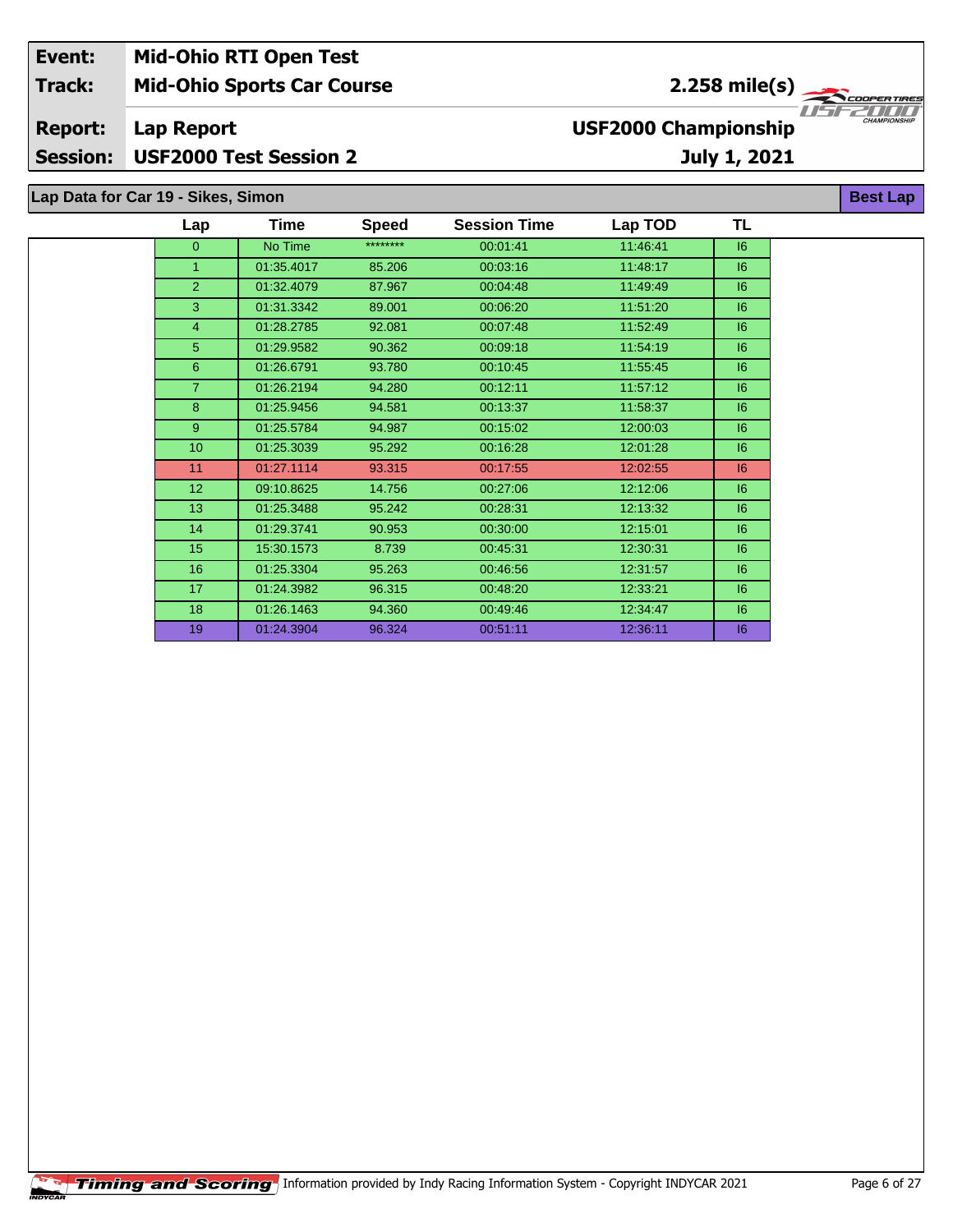| Event:          |                                         | <b>Mid-Ohio RTI Open Test</b>     |              |                     |                             |                 |                     |
|-----------------|-----------------------------------------|-----------------------------------|--------------|---------------------|-----------------------------|-----------------|---------------------|
| <b>Track:</b>   |                                         | <b>Mid-Ohio Sports Car Course</b> |              |                     |                             | $2.258$ mile(s) | <b>COOPERTIRES</b>  |
| <b>Report:</b>  | Lap Report                              |                                   |              |                     | <b>USF2000 Championship</b> |                 | <b>CHAMPIONSHIP</b> |
| <b>Session:</b> | <b>USF2000 Test Session 2</b>           |                                   |              |                     |                             | July 1, 2021    |                     |
|                 | Lap Data for Car 2 - Nepveu, Thomas (R) |                                   |              |                     |                             |                 | <b>Best Lap</b>     |
|                 | Lap                                     | <b>Time</b>                       | <b>Speed</b> | <b>Session Time</b> | Lap TOD                     | TL              |                     |
|                 | $\Omega$                                | No Time                           | ********     | 00:01:26            | 11:46:26                    | 16              |                     |
|                 |                                         | 01:33.7546                        | 86.703       | 00:02:60            | 11:48:00                    | 6               |                     |
|                 | $\mathcal{P}$                           | 01:31.0923                        | 89.237       | 00:04:31            | 11:49:31                    | 6               |                     |
|                 | 3                                       | 01:30.6115                        | 89.710       | 00:06:01            | 11:51:02                    | 6               |                     |
|                 | 4                                       | 01:30.8730                        | 89.452       | 00:07:32            | 11:52:33                    | 6               |                     |

 01:29.4471 90.878 00:09:02 11:54:02 I6 01:29.0282 91.306 00:10:31 11:55:31 I6 01:27.8915 92.487 00:11:58 11:56:59 I6 01:28.0557 92.314 00:13:27 11:58:27 I6 03:01.1330 44.878 00:16:28 12:01:28 I6 01:28.8055 91.535 00:17:56 12:02:57 I6 09:04.9898 14.916 00:27:01 12:12:02 I6 01:26.6702 93.790 00:28:28 12:13:29 I6 01:28.7935 91.547 00:29:57 12:14:58 I6 15:25.6192 8.782 00:45:23 12:30:23 I6 02:13.0498 61.096 00:47:36 12:32:36 I6 01:27.2339 93.184 00:49:03 12:34:03 I6 01:26.3826 94.102 00:50:29 12:35:30 I6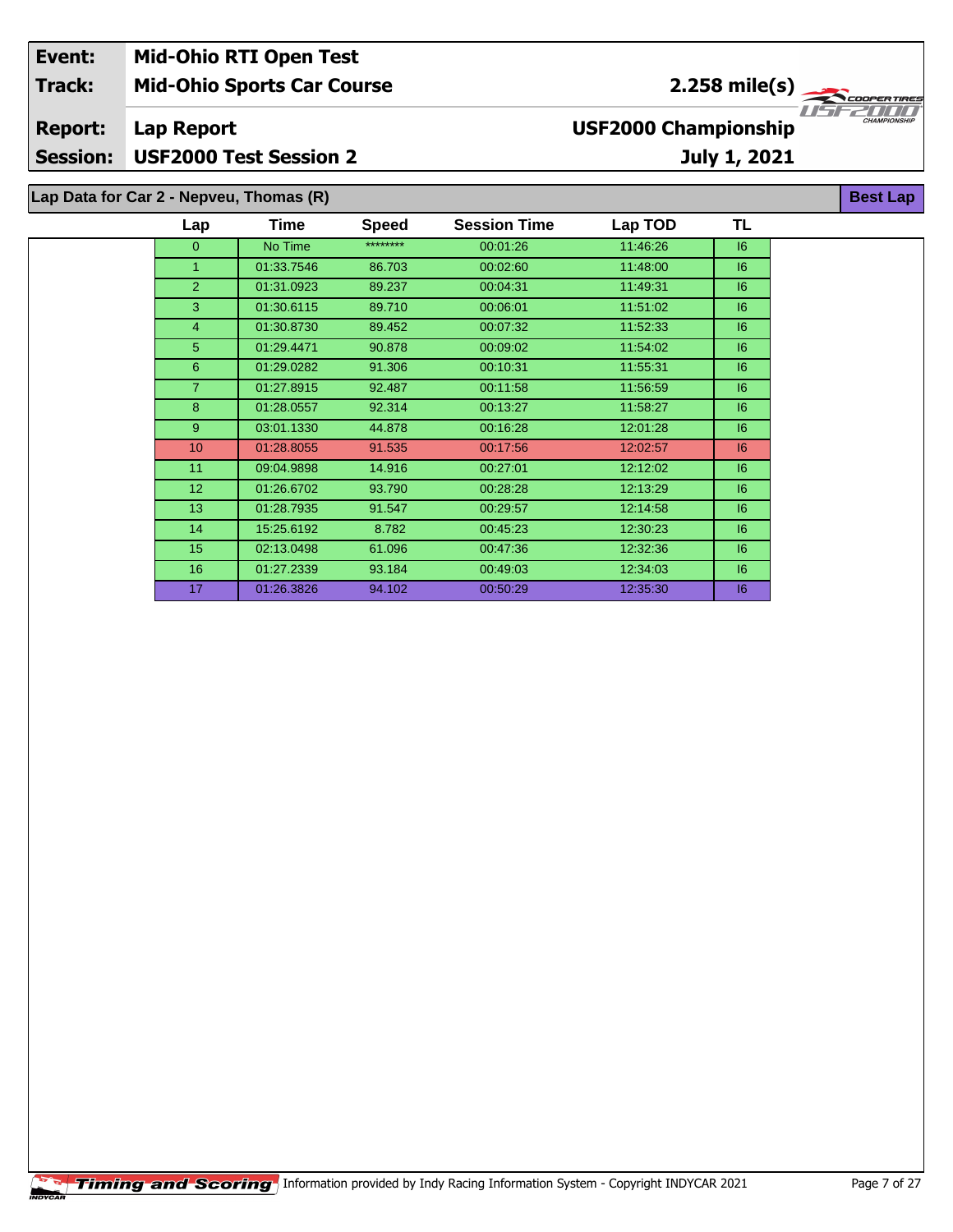| Event:          | <b>Mid-Ohio RTI Open Test</b>          |         |              |                     |                             |                             |                     |
|-----------------|----------------------------------------|---------|--------------|---------------------|-----------------------------|-----------------------------|---------------------|
| <b>Track:</b>   | <b>Mid-Ohio Sports Car Course</b>      |         |              |                     |                             | 2.258 mile(s) $\rightarrow$ | COOPER TIRES        |
| <b>Report:</b>  | Lap Report                             |         |              |                     | <b>USF2000 Championship</b> |                             | <b>CHAMPIONSHIP</b> |
| <b>Session:</b> | <b>USF2000 Test Session 2</b>          |         |              |                     |                             | July 1, 2021                |                     |
|                 | Lap Data for Car 20 - Byrd, Nathan (R) |         |              |                     |                             |                             | <b>Best Lap</b>     |
|                 | Lap                                    | Time    | <b>Speed</b> | <b>Session Time</b> | Lap TOD                     | TL                          |                     |
|                 | O                                      | No Time | ********     | 00:01:46            | 11:46:46                    | 16                          |                     |

 01:39.2253 81.923 00:03:25 11:48:25 I6 01:37.2932 83.550 00:05:02 11:50:03 I6 01:35.9887 84.685 00:06:38 11:51:39 I6 01:33.6510 86.799 00:08:12 11:53:12 I6 01:34.2115 86.282 00:09:46 11:54:47 I6 01:32.7160 87.674 00:11:19 11:56:19 I6 01:32.2158 88.150 00:12:51 11:57:52 I6 01:31.1892 89.142 00:14:22 11:59:23 I6 01:30.7959 89.528 00:15:53 12:00:54 I6 11:39.0796 11.628 00:27:32 12:12:33 I6 11 01:30.8333 89.491 00:29:03 12:14:03 61:30.8333 01:33.3348 87.093 00:30:36 12:15:37 I6 14:57.0662 9.062 00:45:33 12:30:34 I6 01:30.4094 89.911 00:47:04 12:32:04 I6 01:30.0877 90.232 00:48:34 12:33:34 I6 01:30.2680 90.052 00:50:04 12:35:05 I6 16 | No Time \*\*\*\*\*\*\*\*\* 00:51:33 12:36:34 | I6 No Time \*\*\*\*\*\*\*\* 00:53:08 12:38:09 I6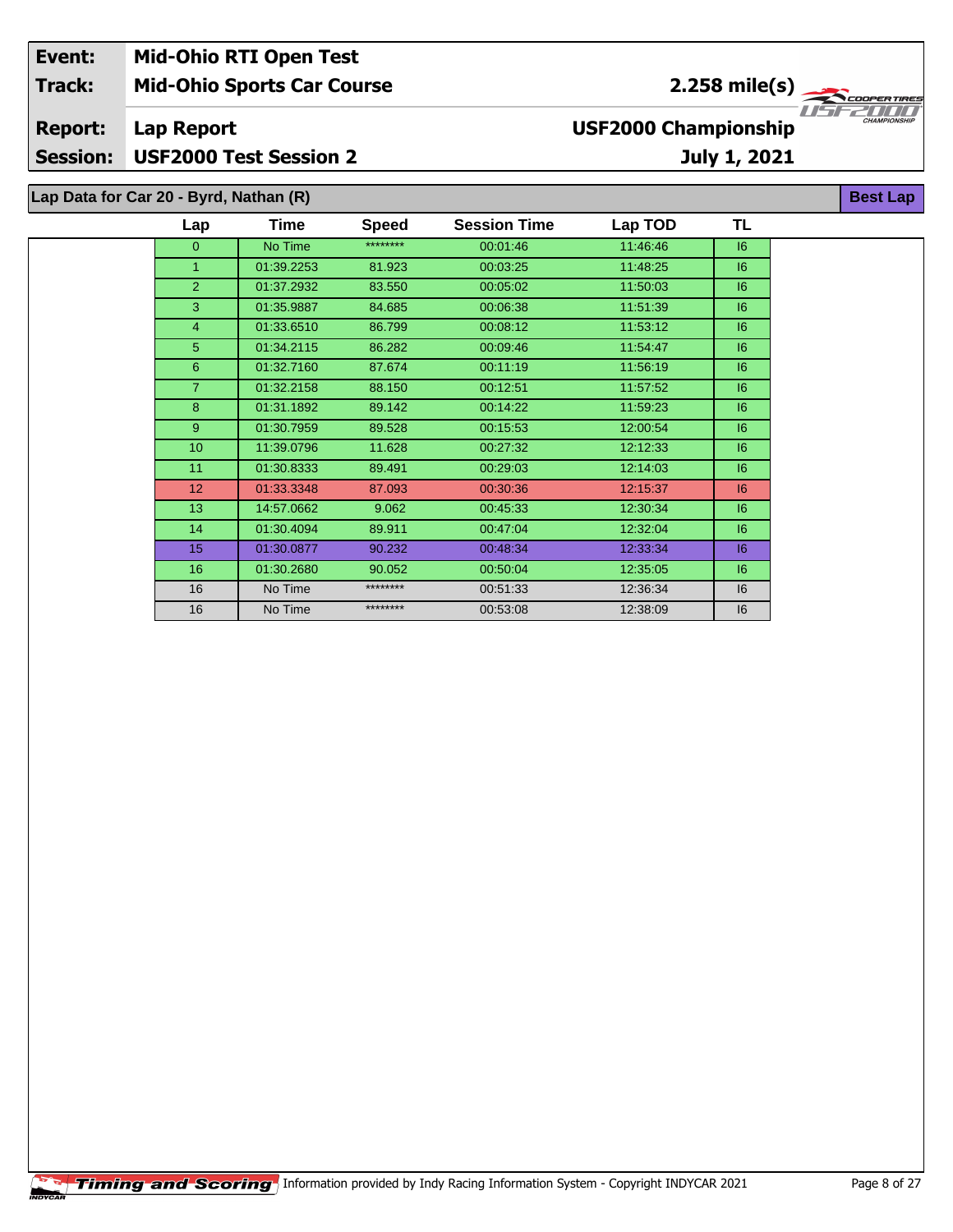| Event:          | <b>Mid-Ohio RTI Open Test</b>                                  |                                                    |  |  |  |  |  |
|-----------------|----------------------------------------------------------------|----------------------------------------------------|--|--|--|--|--|
| <b>Track:</b>   | <b>Mid-Ohio Sports Car Course</b>                              | $2.258$ mile(s)                                    |  |  |  |  |  |
| <b>Report:</b>  | Lap Report                                                     | <b>CHAMPIONSHIP</b><br><b>USF2000 Championship</b> |  |  |  |  |  |
| <b>Session:</b> | <b>USF2000 Test Session 2</b>                                  | July 1, 2021                                       |  |  |  |  |  |
|                 | Lap Data for Car 22 - Sundaramoorthy, Yuven<br><b>Best Lap</b> |                                                    |  |  |  |  |  |

| Lap            | Time       | <b>Speed</b> | <b>Session Time</b> | Lap TOD  | TL |
|----------------|------------|--------------|---------------------|----------|----|
| $\Omega$       | No Time    | ********     | 00.16.52            | 12:01:52 | 6  |
| 1              | 01:35.1866 | 85.399       | 00:18:27            | 12:03:27 | 6  |
| 2              | 08:27.9295 | 16.004       | 00:26:55            | 12:11:55 | 6  |
| 3              | 01:26.9731 | 93.463       | 00:28:22            | 12:13:22 | 6  |
| $\overline{4}$ | 01:28.3737 | 91.982       | 00:29:50            | 12:14:51 | 6  |
| 5              | 01:36.7990 | 83.976       | 00:31:27            | 12:16:27 | 16 |
| 6              | 13:47.7292 | 9.821        | 00:45:14            | 12:30:15 | 16 |
| 7              | 01:27.2253 | 93.193       | 00:46:42            | 12:31:42 | 6  |
| 8              | 01:27.7698 | 92.615       | 00:48:09            | 12:33:10 | 6  |
| 9              | 01:25.9502 | 94.576       | 00:49:35            | 12:34:36 | 6  |
| 10             | 01:25.3908 | 95.195       | 00.51:01            | 12:36:02 | 16 |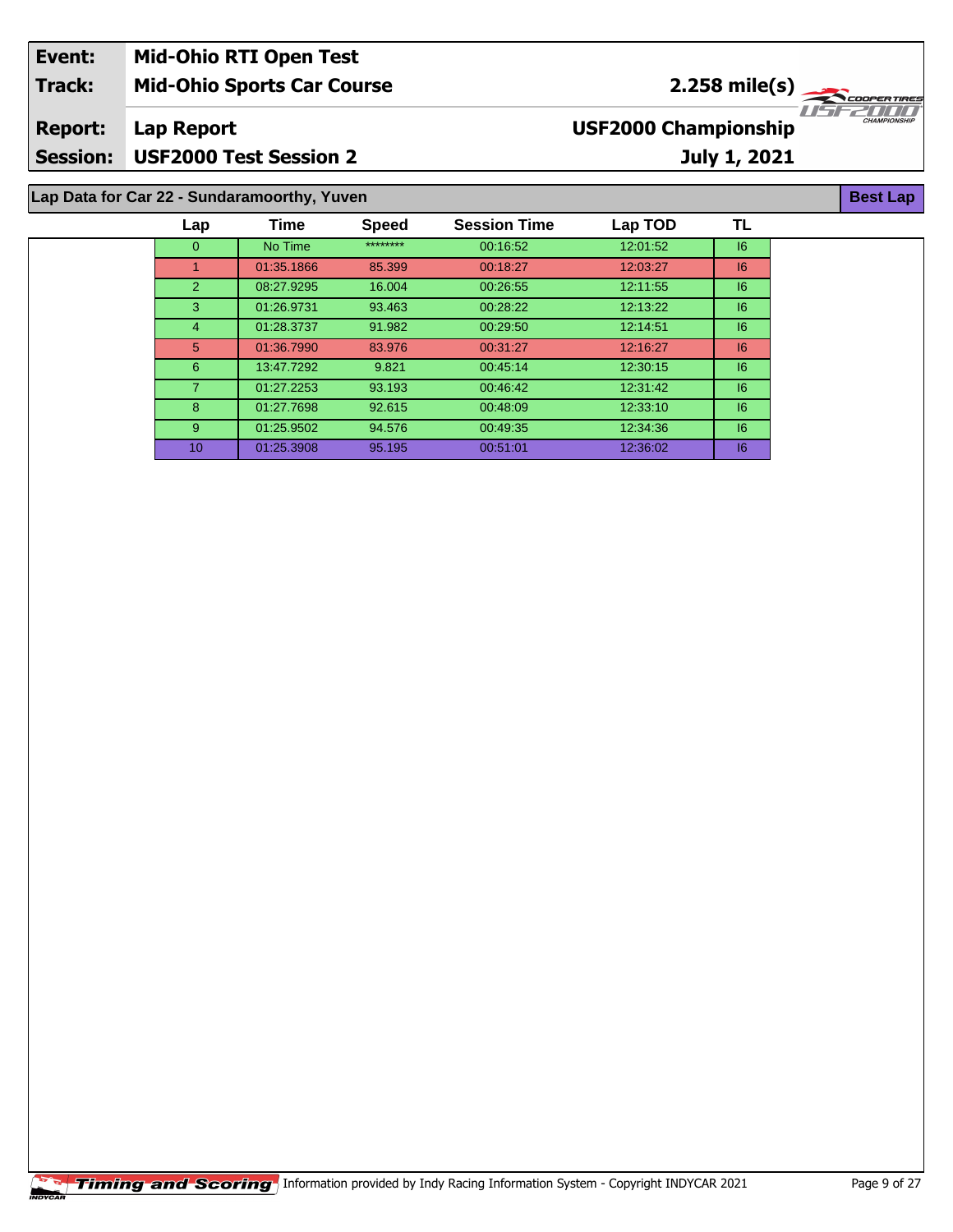| Event:          | <b>Mid-Ohio RTI Open Test</b>           |                                                    |
|-----------------|-----------------------------------------|----------------------------------------------------|
| <b>Track:</b>   | <b>Mid-Ohio Sports Car Course</b>       | $2.258$ mile(s)                                    |
| <b>Report:</b>  | Lap Report                              | <b>CHAMPIONSHIP</b><br><b>USF2000 Championship</b> |
| <b>Session:</b> | USF2000 Test Session 2                  | July 1, 2021                                       |
|                 | Lap Data for Car 23 - Denmark, Jace (R) | <b>Best Lap</b>                                    |

| Lap            | Time       | <b>Speed</b> | <b>Session Time</b> | Lap TOD  | TL      |
|----------------|------------|--------------|---------------------|----------|---------|
| $\Omega$       | No Time    | ********     | 00:16:55            | 12:01:56 | 6       |
| 1              | 01:33.3692 | 87.061       | 00:18:28            | 12:03:29 | 6       |
| 2              | 08:28.4486 | 15.987       | 00:26:57            | 12:11:57 | 6       |
| 3              | 01:27.6424 | 92.750       | 00:28:24            | 12:13:25 | 6       |
| $\overline{4}$ | 01:27.5789 | 92.817       | 00:29:52            | 12:14:53 | $16 \,$ |
| 5              | 01:35.7020 | 84.939       | 00:31:28            | 12:16:28 | 6       |
| 6              | 13:47.3526 | 9.825        | 00:45:15            | 12:30:16 | 6       |
| $\overline{7}$ | 01:27.0511 | 93.380       | 00:46:42            | 12:31:43 | 6       |
| 8              | 01:25.8092 | 94.731       | 00:48:08            | 12:33:09 | 6       |
| 9              | 01:24.8206 | 95.835       | 00:49:33            | 12:34:33 | 6       |
| 10             | 01:24.3783 | 96.338       | 00:50:57            | 12:35:58 | 6       |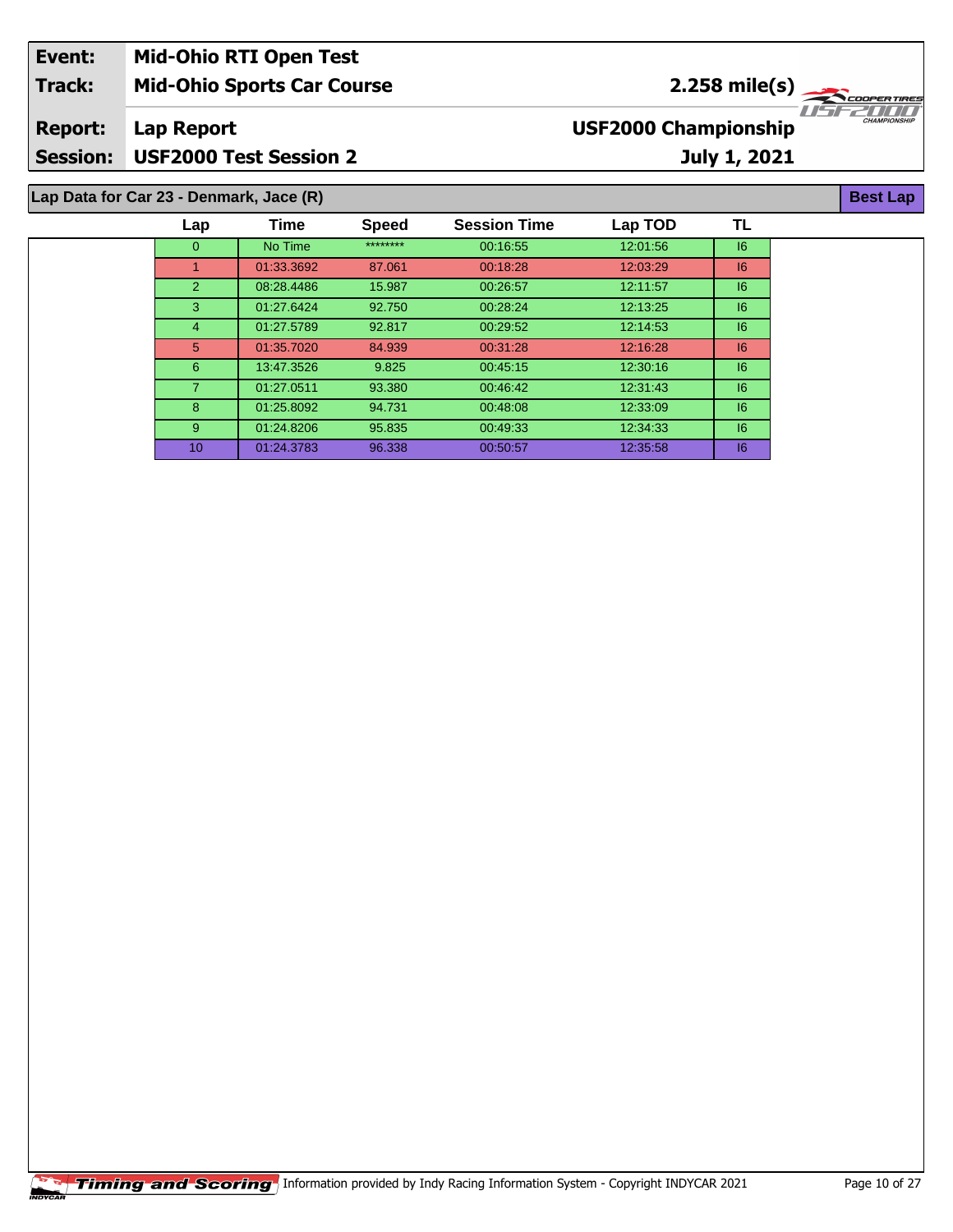| Event:          | <b>Mid-Ohio RTI Open Test</b>     |                                                    |
|-----------------|-----------------------------------|----------------------------------------------------|
| Track:          | <b>Mid-Ohio Sports Car Course</b> | $2.258 \text{ mile(s)}$                            |
| <b>Report:</b>  | Lap Report                        | <b>CHAMPIONSHIP</b><br><b>USF2000 Championship</b> |
| <b>Session:</b> | <b>USF2000 Test Session 2</b>     | July 1, 2021                                       |
|                 |                                   |                                                    |

 01:27.9269 92.450 00:46:44 12:31:45 I6 01:26.5921 93.875 00:48:11 12:33:12 I6 01:25.4653 95.112 00:49:36 12:34:37 I6 01:24.9565 95.682 00:51:01 12:36:02 I6

| Lap Data for Car 24 - Pierson, Josh |               |            |              |                     |          |    |
|-------------------------------------|---------------|------------|--------------|---------------------|----------|----|
|                                     | Lap           | Time       | <b>Speed</b> | <b>Session Time</b> | Lap TOD  | Τl |
|                                     | 0             | No Time    | ********     | 00.16.53            | 12:01:53 | 16 |
|                                     |               | 01:34.5565 | 85.968       | 00:18:27            | 12:03:28 | 16 |
|                                     | $\mathcal{P}$ | 08:28.7509 | 15.978       | 00:26:56            | 12:11:57 | 16 |
|                                     | 3             | 01:27.3489 | 93.061       | 00:28:23            | 12:13:24 | 16 |
|                                     | 4             | 01:27.4903 | 92.911       | 00:29:51            | 12:14:51 | 16 |
|                                     | 5             | 01:36.7034 | 84.059       | 00:31:27            | 12:16:28 | 16 |
|                                     | 6             | 13:48.8706 | 9.807        | 00:45.16            | 12:30:17 | 16 |

**Best Lap**

**TL**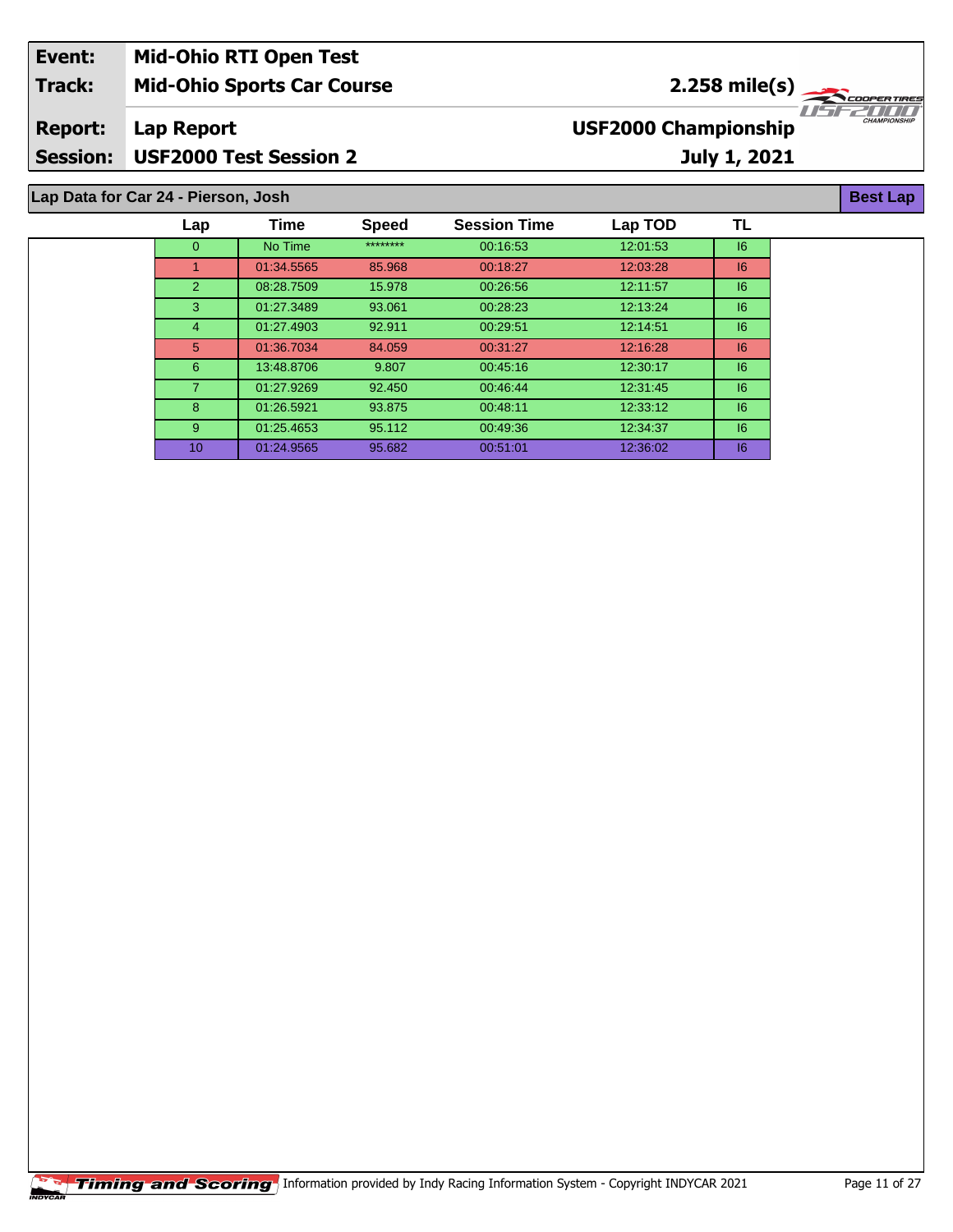| Event:          | <b>Mid-Ohio RTI Open Test</b>         |                                                      |                     |
|-----------------|---------------------------------------|------------------------------------------------------|---------------------|
| <b>Track:</b>   | <b>Mid-Ohio Sports Car Course</b>     | $2.258$ mile(s) $\frac{1}{\sqrt{256} \cdot 10^{10}}$ |                     |
| <b>Report:</b>  | Lap Report                            | <b>USF2000 Championship</b>                          | <b>CHAMPIONSHIP</b> |
| <b>Session:</b> | <b>USF2000 Test Session 2</b>         | July 1, 2021                                         |                     |
|                 | Lap Data for Car 29 - Evans, Erik (R) |                                                      | <b>Best Lap</b>     |

| Lap             | Time       | <b>Speed</b> | <b>Session Time</b> | Lap TOD  | TL |
|-----------------|------------|--------------|---------------------|----------|----|
| $\mathbf{0}$    | No Time    | ********     | 00:01:44            | 11:46:45 | 16 |
|                 | 01:32.0983 | 88.262       | 00:03:17            | 11:48:17 | 16 |
| $\overline{2}$  | 01:31.0187 | 89.309       | 00:04:48            | 11.49.48 | 6  |
| 3               | 01:31.4671 | 88.871       | 00:06:19            | 11:51:20 | 6  |
| 4               | 01:28.5134 | 91.837       | 00:07:48            | 11:52:48 | 16 |
| 5               | 01:28.4086 | 91.946       | 00:09:16            | 11:54:17 | 6  |
| 6               | 01:27.8020 | 92.581       | 00:10:44            | 11.55.44 | 6  |
| $\overline{7}$  | 01:26.7546 | 93.699       | 00:12:11            | 11:57:11 | 6  |
| 8               | 01:26.0199 | 94.499       | 00:13:37            | 11:58:37 | 6  |
| 9               | 01:26.8848 | 93.558       | 00:15:03            | 12:00:04 | 6  |
| 10 <sup>°</sup> | 01:25.3929 | 95.193       | 00:16:29            | 12:01:29 | 6  |
| 11              | 01:28.4418 | 91.911       | 00:17:57            | 12:02:58 | 6  |
| 12 <sup>2</sup> | 09:10.9117 | 14.755       | 00:27:08            | 12:12:09 | 6  |
| 13 <sup>°</sup> | 01:26.5477 | 93.923       | 00:28:35            | 12:13:35 | 16 |
|                 |            |              |                     |          |    |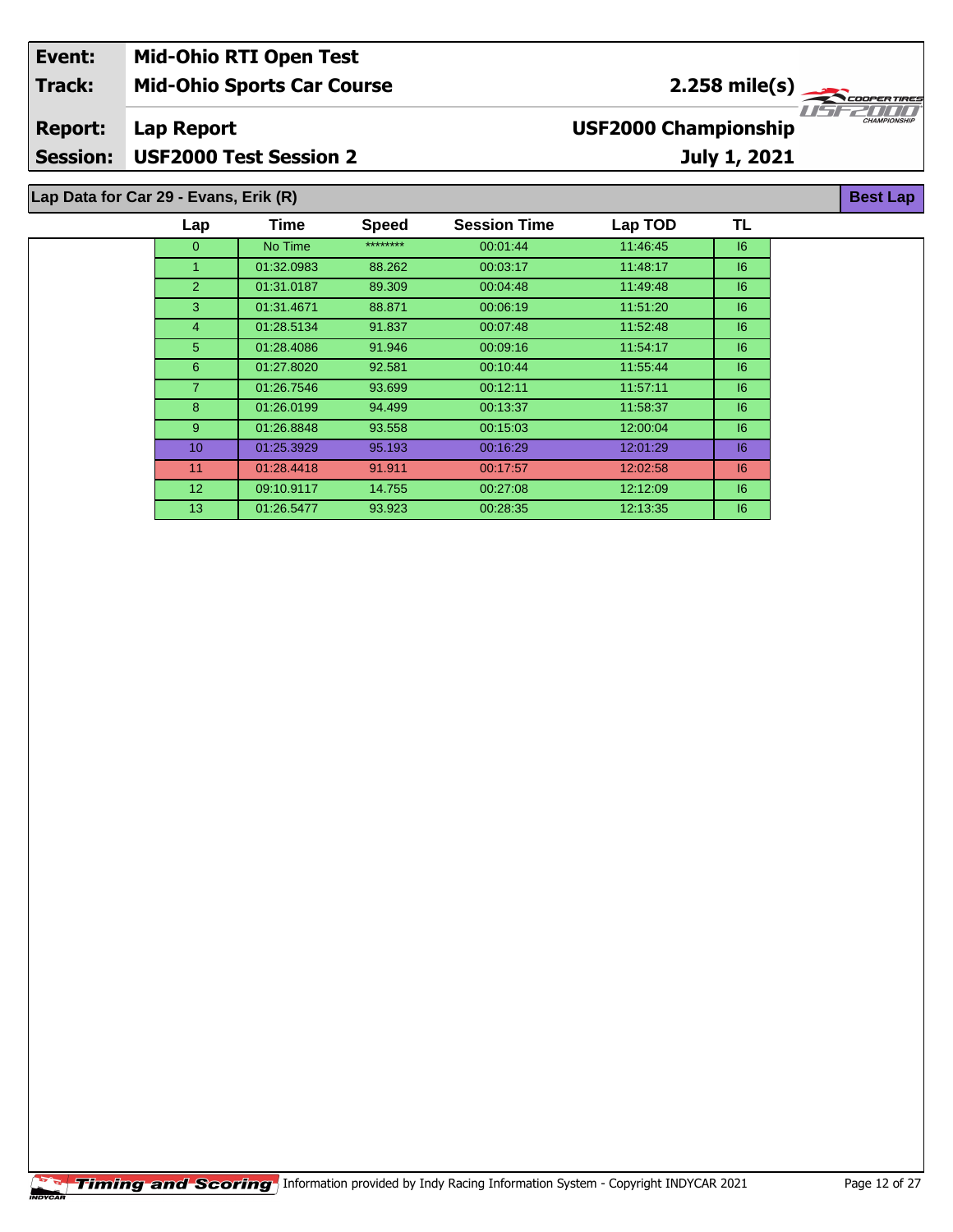| Event:          | <b>Mid-Ohio RTI Open Test</b>         |                                                  |
|-----------------|---------------------------------------|--------------------------------------------------|
| <b>Track:</b>   | <b>Mid-Ohio Sports Car Course</b>     | مبہ (2.258 mile(s<br>COOPERTIRES                 |
| <b>Report:</b>  | Lap Report                            | <b>CHAMPIONSH</b><br><b>USF2000 Championship</b> |
| <b>Session:</b> | <b>USF2000 Test Session 2</b>         | July 1, 2021                                     |
|                 | Lap Data for Car 3 - Stamer, Evan (R) | <b>Best Lap</b>                                  |

| Lap             | Time       | <b>Speed</b> | <b>Session Time</b> | Lap TOD  | TL |
|-----------------|------------|--------------|---------------------|----------|----|
| $\mathbf{0}$    | No Time    | ********     | 00:01:30            | 11:46:30 | 16 |
| 1               | 01:34.0803 | 86.403       | 00:03:04            | 11:48:04 | 16 |
| 2               | 01:31.2615 | 89.072       | 00:04:35            | 11:49:36 | 16 |
| 3               | 01:29.7804 | 90.541       | 00:06:05            | 11:51:05 | 16 |
| $\overline{4}$  | 01:29.5727 | 90.751       | 00:07:34            | 11:52:35 | 16 |
| 5               | 01:29.0532 | 91.280       | 00:09:03            | 11.54.04 | 16 |
| 6               | 01:28.3598 | 91.997       | 00:10:32            | 11.55.32 | 16 |
| $\overline{7}$  | 01:27.8512 | 92.529       | 00:11:60            | 11.57.00 | 6  |
| 8               | 05:42.9974 | 23.699       | 00:17:43            | 12:02:43 | 6  |
| 9               | 27:40.2464 | 4.896        | 00:45:23            | 12:30:23 | 6  |
| 10 <sup>°</sup> | 01:28.8811 | 91.457       | 00:46:52            | 12:31:52 | 16 |
| 11              | 01:27.3879 | 93.020       | 00:48:19            | 12:33:20 | 16 |
| 12 <sup>2</sup> | 01:26.3180 | 94.173       | 00:49:45            | 12.34.46 | 16 |
| 13              | 01:26.1271 | 94.381       | 00:51:12            | 12:36:12 | 16 |
|                 |            |              |                     |          |    |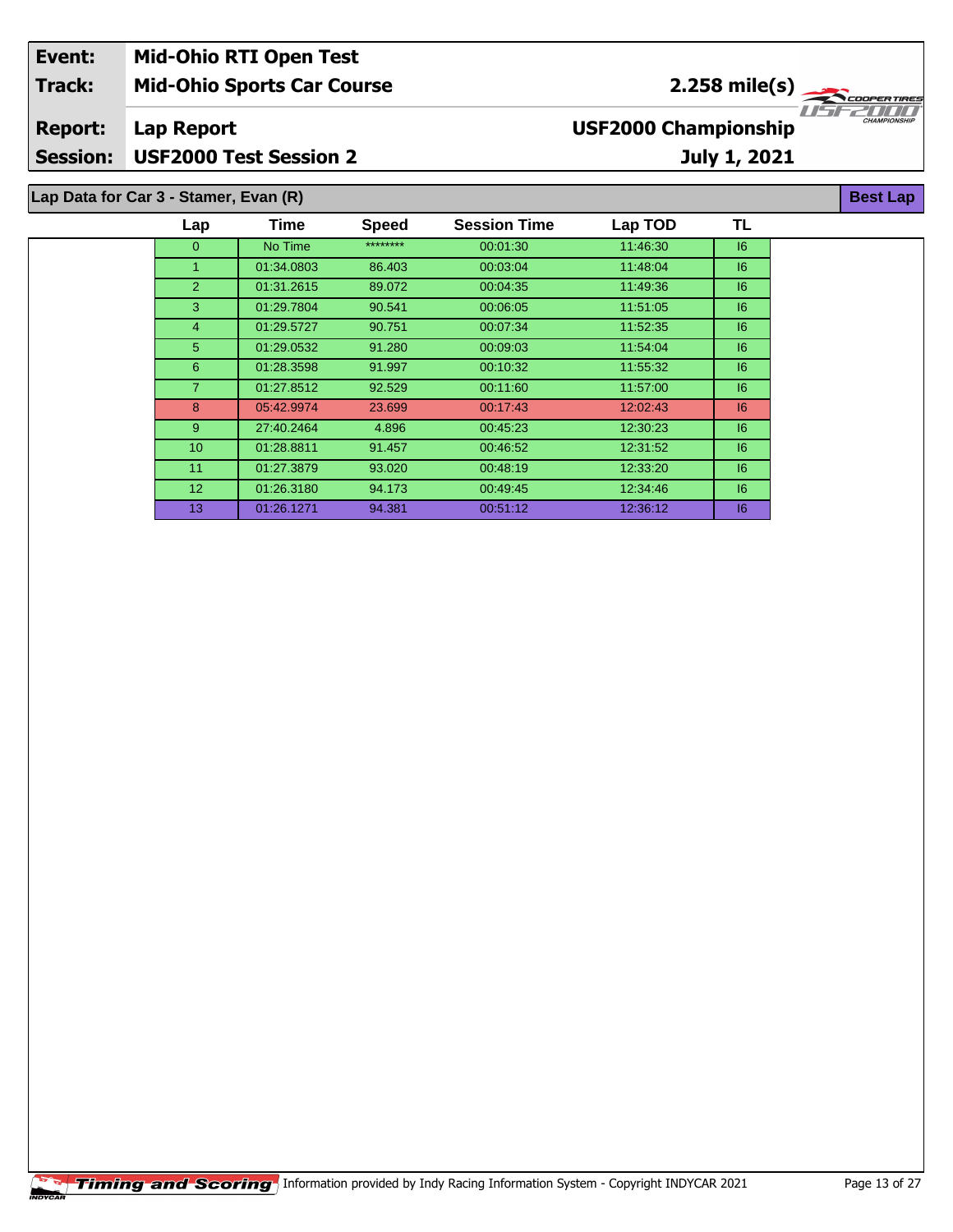| Event:                            |                                           | <b>Mid-Ohio RTI Open Test</b>     |              |                     |                             |                 |                     |
|-----------------------------------|-------------------------------------------|-----------------------------------|--------------|---------------------|-----------------------------|-----------------|---------------------|
| <b>Track:</b>                     |                                           | <b>Mid-Ohio Sports Car Course</b> |              |                     |                             | $2.258$ mile(s) | <b>COOPERTIRES</b>  |
| <b>Report:</b><br><b>Session:</b> | Lap Report                                | <b>USF2000 Test Session 2</b>     |              |                     | <b>USF2000 Championship</b> | July 1, 2021    | <b>CHAMPIONSHIP</b> |
|                                   | Lap Data for Car 32 - Weir, Christian (R) |                                   |              |                     |                             |                 | <b>Best Lap</b>     |
|                                   | Lap                                       | <b>Time</b>                       | <b>Speed</b> | <b>Session Time</b> | Lap TOD                     | TL              |                     |
|                                   | 0                                         | No Time                           | ********     | 00:01:37            | 11:46:38                    | 16              |                     |
|                                   |                                           | 01:36.3488                        | 84.368       | 00:03:13            | 11:48:14                    | 16              |                     |
|                                   |                                           | 01:33.9506                        | 86.522       | 00:04:47            | 11:49:48                    | 16              |                     |

 01:33.4985 86.940 00:06:21 11:51:21 I6 01:33.1654 87.251 00:07:54 11:52:55 I6 01:32.0331 88.325 00:09:26 11:54:27 I6 01:30.8834 89.442 00:10:57 11:55:58 I6 01:30.6266 89.696 00:12:27 11:57:28 I6 01:29.7784 90.543 00:13:57 11:58:58 I6 01:29.3133 91.014 00:15:27 12:00:27 I6 11:41.4448 11.589 00:27:08 12:12:09 I6 11 01:31.2712 89.062 00:28:39 12:13:40 | 16 01:31.9040 88.449 00:30:11 12:15:12 I6 15:21.2766 8.823 00:45:32 12:30:33 I6 01:29.5083 90.816 00:47:02 12:32:03 I6 01:28.0933 92.275 00:48:30 12:33:31 I6 01:28.0190 92.353 00:49:58 12:34:59 I6 01:27.7501 92.636 00:51:26 12:36:27 I6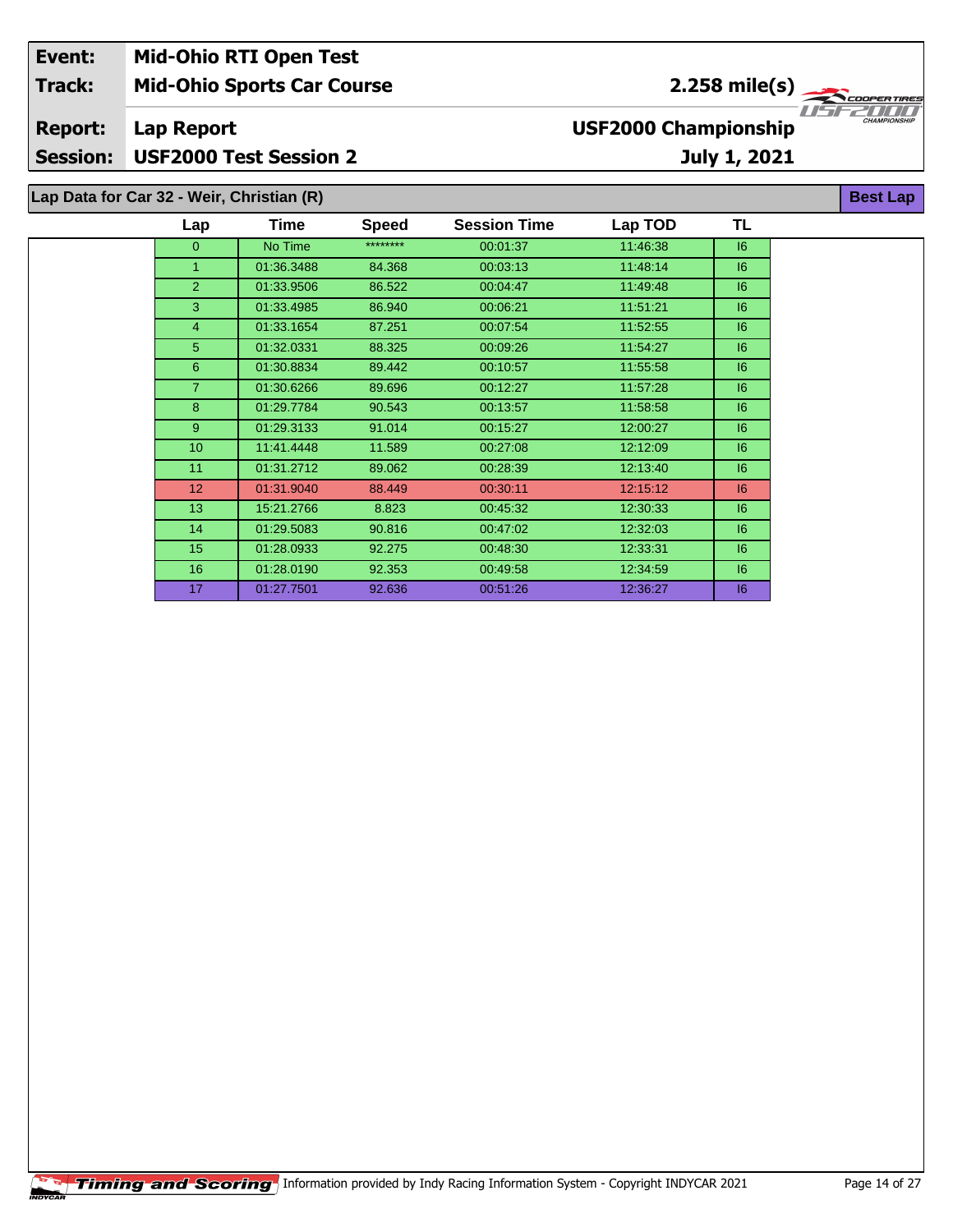| Event:         | <b>Mid-Ohio RTI Open Test</b>     |                             |                                 |
|----------------|-----------------------------------|-----------------------------|---------------------------------|
| <b>Track:</b>  | <b>Mid-Ohio Sports Car Course</b> | $2.258 \text{ mile(s)}$     |                                 |
| <b>Report:</b> | Lap Report                        | <b>USF2000 Championship</b> | 77521777<br><b>CHAMPIONSHIP</b> |
|                | Session: USF2000 Test Session 2   | July 1, 2021                |                                 |
|                |                                   |                             |                                 |
|                | Lap Data for Car 33 - Green, Josh |                             | <b>Best Lap</b>                 |

| Lap            | Time       | <b>Speed</b> | <b>Session Time</b> | Lap TOD  | TL |
|----------------|------------|--------------|---------------------|----------|----|
| 0              | No Time    | ********     | 00:01:30            | 11:46:31 | 16 |
| 1              | 01:30.5281 | 89.793       | 00:03:01            | 11:48:02 | 6  |
| $\overline{2}$ | 01:29.9623 | 90.358       | 00:04:31            | 11:49:32 | 6  |
| 3              | 01:29.3654 | 90.961       | 00:06:00            | 11:51:01 | 6  |
| 4              | 01:28.4032 | 91.951       | 00:07:29            | 11:52:29 | 6  |
| 5              | 01:27.5733 | 92.823       | 00:08:56            | 11:53:57 | 6  |
| 6              | 01:27.5623 | 92.834       | 00:10:24            | 11:55:24 | 6  |
| $\overline{7}$ | 01:26.1696 | 94.335       | 00:11:50            | 11:56:51 | 6  |
| 8              | 07:05.6349 | 19.098       | 00:18:56            | 12:03:56 | 6  |
| 9              | 08:07.8503 | 16.662       | 00:27:03            | 12:12:04 | 6  |
| 10             | 01:26.1583 | 94.347       | 00:28:30            | 12:13:30 | 6  |
| 11             | 01:27.4196 | 92.986       | 00:29:57            | 12:14:58 | 6  |
| 12             | 01:42.4175 | 79.369       | 00:31:39            | 12:16:40 | 6  |
| 13             | 13:50.0203 | 9.793        | 00:45:29            | 12:30:30 | 6  |
| 14             | 01:25.6321 | 94.927       | 00:46:55            | 12:31:56 | 6  |
| 15             | 01:24.8262 | 95.829       | 00:48:20            | 12:33:21 | 16 |
| 16             | 01:30.8983 | 89.427       | 00:49:51            | 12:34:51 | 16 |
| 17             | 01:24.4380 | 96.269       | 00:51:15            | 12:36:16 | 6  |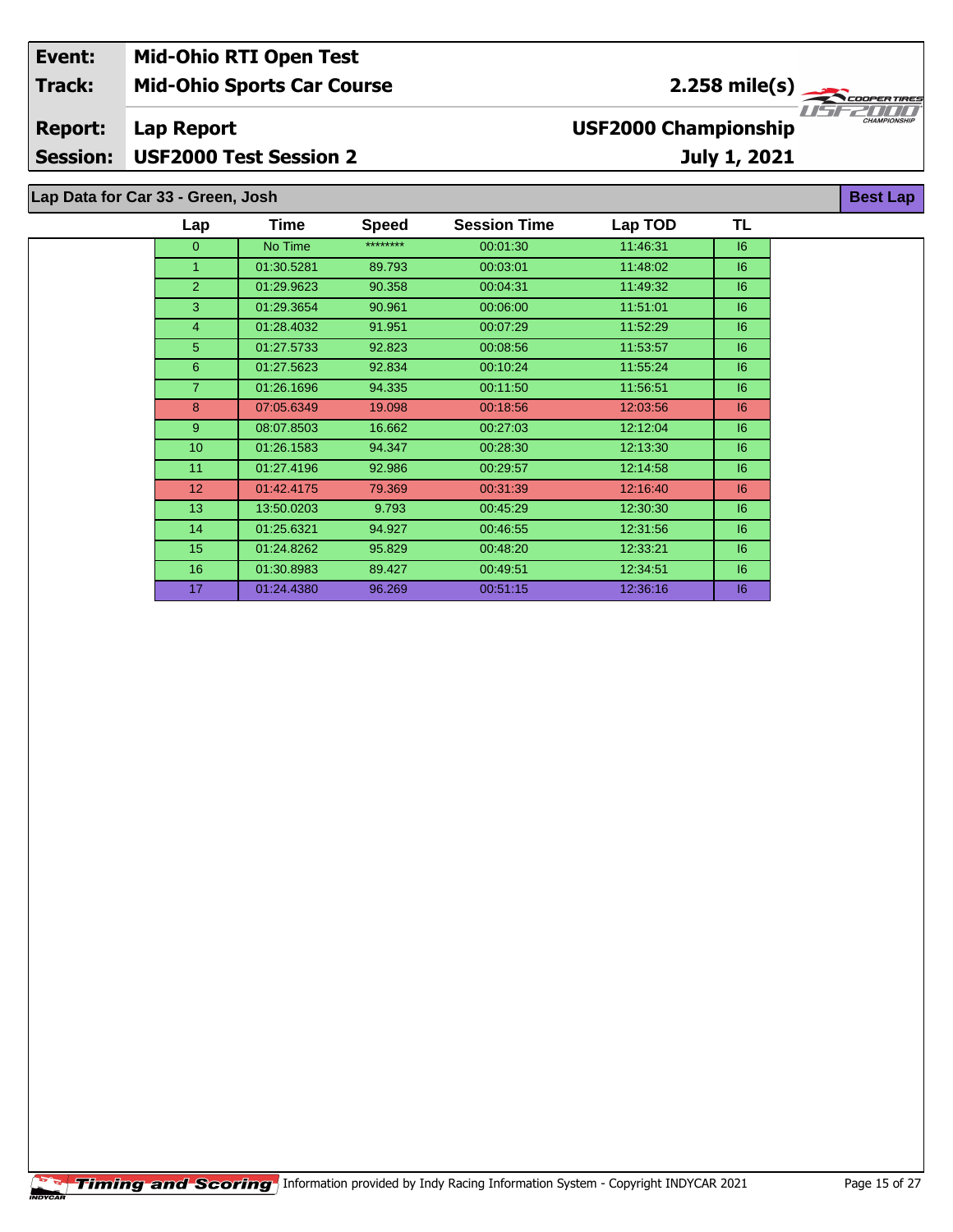| Event:          | <b>Mid-Ohio RTI Open Test</b>             |                               |              |                      |                             |              |                                     |
|-----------------|-------------------------------------------|-------------------------------|--------------|----------------------|-----------------------------|--------------|-------------------------------------|
| <b>Track:</b>   | <b>Mid-Ohio Sports Car Course</b>         |                               |              | 2.258 mile(s) $\sim$ |                             |              | <b>COOPERTIRES</b>                  |
| <b>Report:</b>  | Lap Report                                |                               |              |                      | <b>USF2000 Championship</b> |              | 115122111111<br><b>CHAMPIONSHIP</b> |
| <b>Session:</b> |                                           | <b>USF2000 Test Session 2</b> |              |                      |                             | July 1, 2021 |                                     |
|                 | Lap Data for Car 34 - Christie, Dylan (R) |                               |              |                      |                             |              | <b>Best Lap</b>                     |
|                 | $\mathsf{Lap}$                            | Time                          | <b>Speed</b> | <b>Session Time</b>  | Lap TOD                     | TL           |                                     |
|                 | 0                                         | No Time                       | ********     | 00:01:48             | 11:46:49                    | 16           |                                     |
|                 |                                           | 01:34.3608                    | 86.146       | 00:03:22             | 11:48:23                    | 6            |                                     |

 01:31.3405 88.994 00:04:54 11:49:54 I6 01:29.9247 90.396 00:06:24 11:51:24 I6 01:29.3715 90.955 00:07:53 11:52:54 I6 01:28.3052 92.053 00:09:21 11:54:22 I6 01:26.9874 93.448 00:10:48 11:55:49 I6 01:26.4607 94.017 00:12:15 11:57:15 I6 01:26.6574 93.804 00:13:41 11:58:42 I6 01:25.6745 94.880 00:15:07 12:00:08 I6 12:55.1249 10.487 00:28:02 12:13:03 I6 01:26.7196 93.737 00:29:29 12:14:30 I6 01:28.0466 92.324 00:30:57 12:15:58 I6 15:06.8208 8.964 00:46:04 12:31:04 I6 01:26.8197 93.629 00:47:31 12:32:31 I6 01:25.1391 95.477 00:48:56 12:33:56 I6 01:24.3354 96.387 00:50:20 12:35:21 I6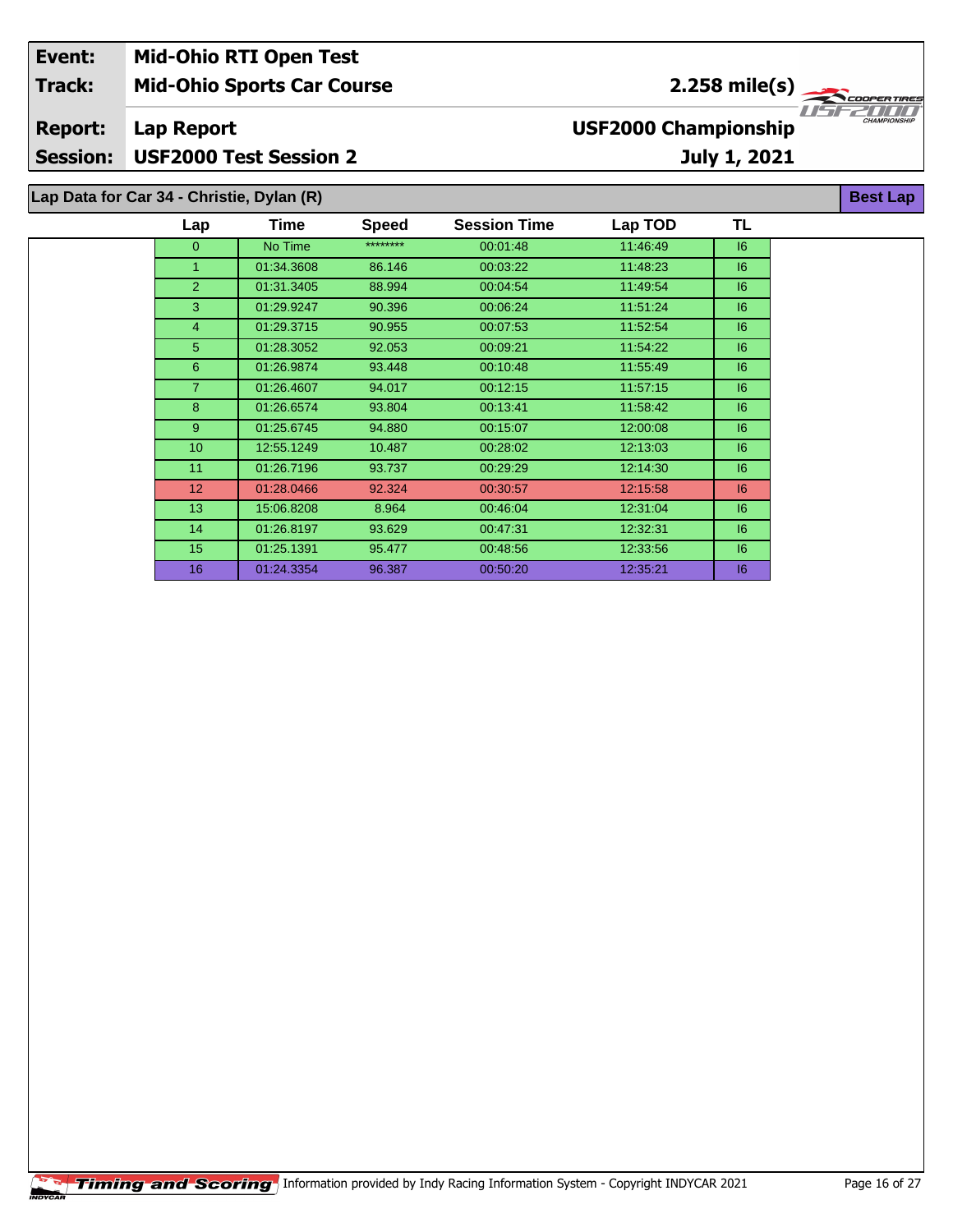| Event:          |                                         | <b>Mid-Ohio RTI Open Test</b>     |              |                     |                             |                         |                     |
|-----------------|-----------------------------------------|-----------------------------------|--------------|---------------------|-----------------------------|-------------------------|---------------------|
| <b>Track:</b>   |                                         | <b>Mid-Ohio Sports Car Course</b> |              |                     |                             | $2.258 \text{ mile(s)}$ |                     |
| <b>Report:</b>  | Lap Report                              |                                   |              |                     | <b>USF2000 Championship</b> |                         | <b>CHAMPIONSHIP</b> |
| <b>Session:</b> | <b>USF2000 Test Session 2</b>           |                                   |              |                     |                             | July 1, 2021            |                     |
|                 | Lap Data for Car 4 - d'Orlando, Michael |                                   |              |                     |                             |                         | <b>Best Lap</b>     |
|                 | Lap                                     | <b>Time</b>                       | <b>Speed</b> | <b>Session Time</b> | Lap TOD                     | <b>TL</b>               |                     |
|                 | $\overline{0}$                          | No Time                           | ********     | 00:01:23            | 11:46:24                    | $\overline{16}$         |                     |
|                 |                                         |                                   |              |                     |                             |                         |                     |
|                 |                                         |                                   |              |                     |                             |                         |                     |
|                 |                                         |                                   |              |                     |                             |                         |                     |
|                 |                                         |                                   |              |                     |                             |                         |                     |
|                 |                                         |                                   |              |                     |                             |                         |                     |
|                 |                                         |                                   |              |                     |                             |                         |                     |
|                 |                                         |                                   |              |                     |                             |                         |                     |
|                 |                                         |                                   |              |                     |                             |                         |                     |
|                 |                                         |                                   |              |                     |                             |                         |                     |
|                 |                                         |                                   |              |                     |                             |                         |                     |
|                 |                                         |                                   |              |                     |                             |                         |                     |
|                 |                                         |                                   |              |                     |                             |                         |                     |
|                 |                                         |                                   |              |                     |                             |                         |                     |
|                 |                                         |                                   |              |                     |                             |                         |                     |
|                 |                                         |                                   |              |                     |                             |                         |                     |
|                 |                                         |                                   |              |                     |                             |                         |                     |
|                 |                                         |                                   |              |                     |                             |                         |                     |
|                 |                                         |                                   |              |                     |                             |                         |                     |
|                 |                                         |                                   |              |                     |                             |                         |                     |
|                 |                                         |                                   |              |                     |                             |                         |                     |
|                 |                                         |                                   |              |                     |                             |                         |                     |
|                 |                                         |                                   |              |                     |                             |                         |                     |
|                 |                                         |                                   |              |                     |                             |                         |                     |
|                 |                                         |                                   |              |                     |                             |                         |                     |
|                 |                                         |                                   |              |                     |                             |                         |                     |
|                 |                                         |                                   |              |                     |                             |                         |                     |
|                 |                                         |                                   |              |                     |                             |                         |                     |
|                 |                                         |                                   |              |                     |                             |                         |                     |
|                 |                                         |                                   |              |                     |                             |                         |                     |
|                 |                                         |                                   |              |                     |                             |                         |                     |
|                 |                                         |                                   |              |                     |                             |                         |                     |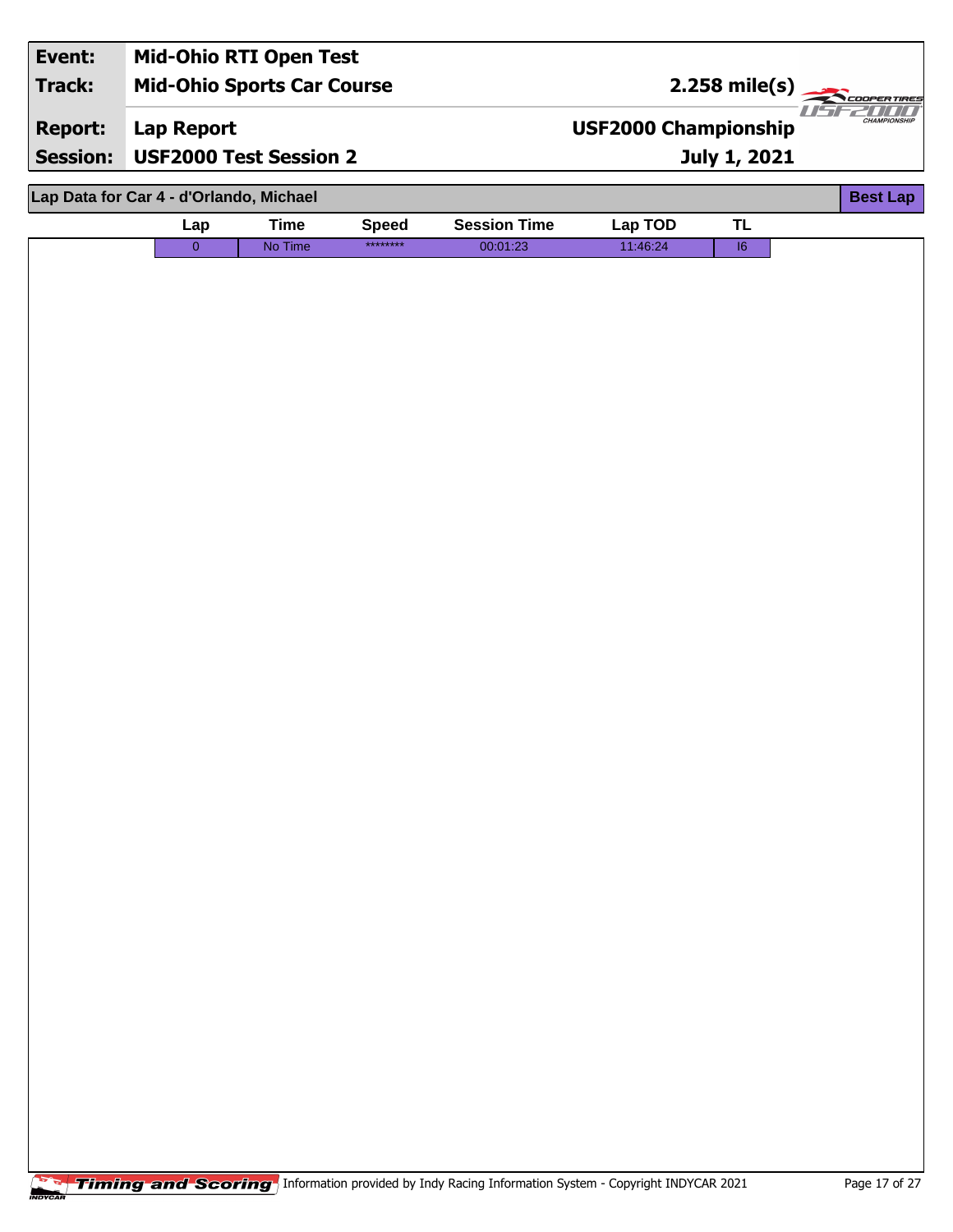| Event:          | <b>Mid-Ohio RTI Open Test</b>        |                             |                     |
|-----------------|--------------------------------------|-----------------------------|---------------------|
| <b>Track:</b>   | <b>Mid-Ohio Sports Car Course</b>    | $2.258 \text{ mile(s)}$     |                     |
| <b>Report:</b>  | Lap Report                           | <b>USF2000 Championship</b> | <b>CHAMPIONSHIP</b> |
| <b>Session:</b> | <b>USF2000 Test Session 2</b>        | July 1, 2021                |                     |
|                 | Lap Data for Car 42 - Myers, Michael |                             | <b>Best Lap</b>     |

| Lap             | Time       | <b>Speed</b> | <b>Session Time</b> | Lap TOD  | TL |
|-----------------|------------|--------------|---------------------|----------|----|
| 0               | No Time    | ********     | 00:01:50            | 11:46:50 | 6  |
| 1               | 01:39.7333 | 81.505       | 00:03:29            | 11:48:30 | 6  |
| $\overline{2}$  | 01:35.2248 | 85.364       | 00:05:05            | 11:50:05 | 6  |
| 3               | 01:33.7711 | 86.688       | 00:06:38            | 11:51:39 | 6  |
| 4               | 01:34.0304 | 86.449       | 00:08:12            | 11:53:13 | 6  |
| 5               | 01:32.5197 | 87.860       | 00:09:45            | 11:54:46 | 6  |
| 6               | 01:30.9198 | 89.406       | 00:11:16            | 11:56:17 | 6  |
| $\overline{7}$  | 01:29.1978 | 91.132       | 00:12:45            | 11:57:46 | 16 |
| 8               | 01:30.3444 | 89.976       | 00:14:15            | 11:59:16 | 6  |
| $9^{\circ}$     | 01:28.5858 | 91.762       | 00:15:44            | 12:00:45 | 16 |
| 10              | 01:27.4200 | 92.986       | 00:17:11            | 12:02:12 | 6  |
| 11              | 01:45.4143 | 77.113       | 00:18:57            | 12:03:58 | 6  |
| 12 <sub>2</sub> | 08:14.2892 | 16.445       | 00:27:11            | 12:12:12 | 6  |
| 13 <sup>°</sup> | 01:28.3591 | 91.997       | 00:28:40            | 12:13:40 | 6  |
| 14              | 01:30.2909 | 90.029       | 00:30:10            | 12:15:11 | 6  |
| 15              | 15:41.8069 | 8.631        | 00:45:52            | 12:30:52 | 6  |
| 16 <sup>°</sup> | 01:29.4511 | 90.874       | 00:47:21            | 12:32:22 | 6  |
| 17 <sup>2</sup> | 01:27.1783 | 93.243       | 00:48:48            | 12:33:49 | 6  |
| 18              | 01:26.7261 | 93.730       | 00:50:15            | 12:35:16 | 6  |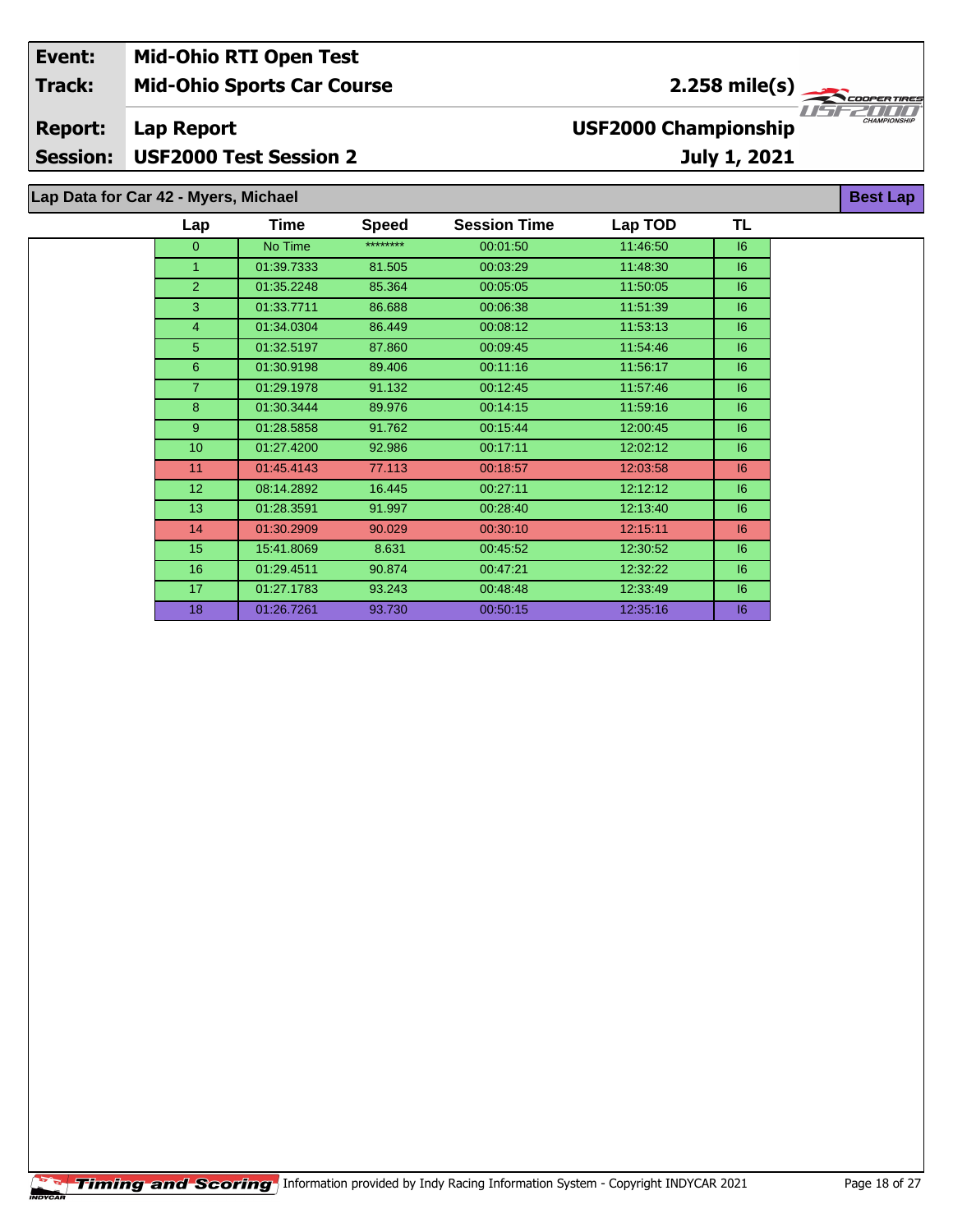| Event:          | <b>Mid-Ohio RTI Open Test</b>           |      |              |                     |                             |                             |                                   |
|-----------------|-----------------------------------------|------|--------------|---------------------|-----------------------------|-----------------------------|-----------------------------------|
| <b>Track:</b>   | <b>Mid-Ohio Sports Car Course</b>       |      |              |                     |                             | 2.258 mile(s) $\rightarrow$ | <b>COOPERTIRES</b>                |
| <b>Report:</b>  | Lap Report                              |      |              |                     | <b>USF2000 Championship</b> |                             | 1156211111<br><b>CHAMPIONSHIP</b> |
| <b>Session:</b> | <b>USF2000 Test Session 2</b>           |      |              |                     |                             | July 1, 2021                |                                   |
|                 | Lap Data for Car 44 - Brooks, Christian |      |              |                     |                             |                             | <b>Best Lap</b>                   |
|                 | Lap                                     | Time | <b>Speed</b> | <b>Session Time</b> | Lap TOD                     | TL                          |                                   |

| Lap              | ı ıme      | <b>speed</b> | <b>Session Time</b> | Lap TOD  | 1 L     |
|------------------|------------|--------------|---------------------|----------|---------|
| $\Omega$         | No Time    | ********     | 00:01:27            | 11:46:28 | 6       |
| $\mathbf{1}$     | 01:32.4108 | 87.964       | 00:02:60            | 11:48:01 | 6       |
| 2                | 01:29.3242 | 91.003       | 00:04:29            | 11:49:30 | 6       |
| 3                | 01:28.2120 | 92.151       | 00:05:57            | 11:50:58 | 6       |
| $\overline{4}$   | 01:27.5387 | 92.860       | 00:07:25            | 11:52:26 | 6       |
| 5                | 01:27.1997 | 93.221       | 00:08:52            | 11:53:53 | 6       |
| 6                | 08:18.4583 | 16.308       | 00:17:11            | 12:02:11 | 6       |
| $\overline{7}$   | 01:44.2347 | 77.986       | 00:18:55            | 12:03:55 | 6       |
| 8                | 08:06.9033 | 16.695       | 00:27:02            | 12:12:02 | $16 \,$ |
| 9                | 01:27.5864 | 92.809       | 00:28:29            | 12:13:30 | 16      |
| 10               | 01:26.8186 | 93.630       | 00:29:56            | 12:14:57 | 16      |
| 11               | 01:41.8534 | 79.809       | 00:31:38            | 12:16:39 | 16      |
| 12 <sub>2</sub>  | 13:47.8109 | 9.820        | 00:45:26            | 12:30:26 | 16      |
| 13               | 01:26.0707 | 94.443       | 00:46:52            | 12:31:53 | 16      |
| 14               | 01:25.5512 | 95.017       | 00:48:17            | 12:33:18 | $16 \,$ |
| 15 <sub>15</sub> | 01:24.4440 | 96.263       | 00:49:42            | 12:34:43 | $16 \,$ |
| 16               | 01:23.7805 | 97.025       | 00:51:06            | 12:36:06 | 6       |
|                  |            |              |                     |          |         |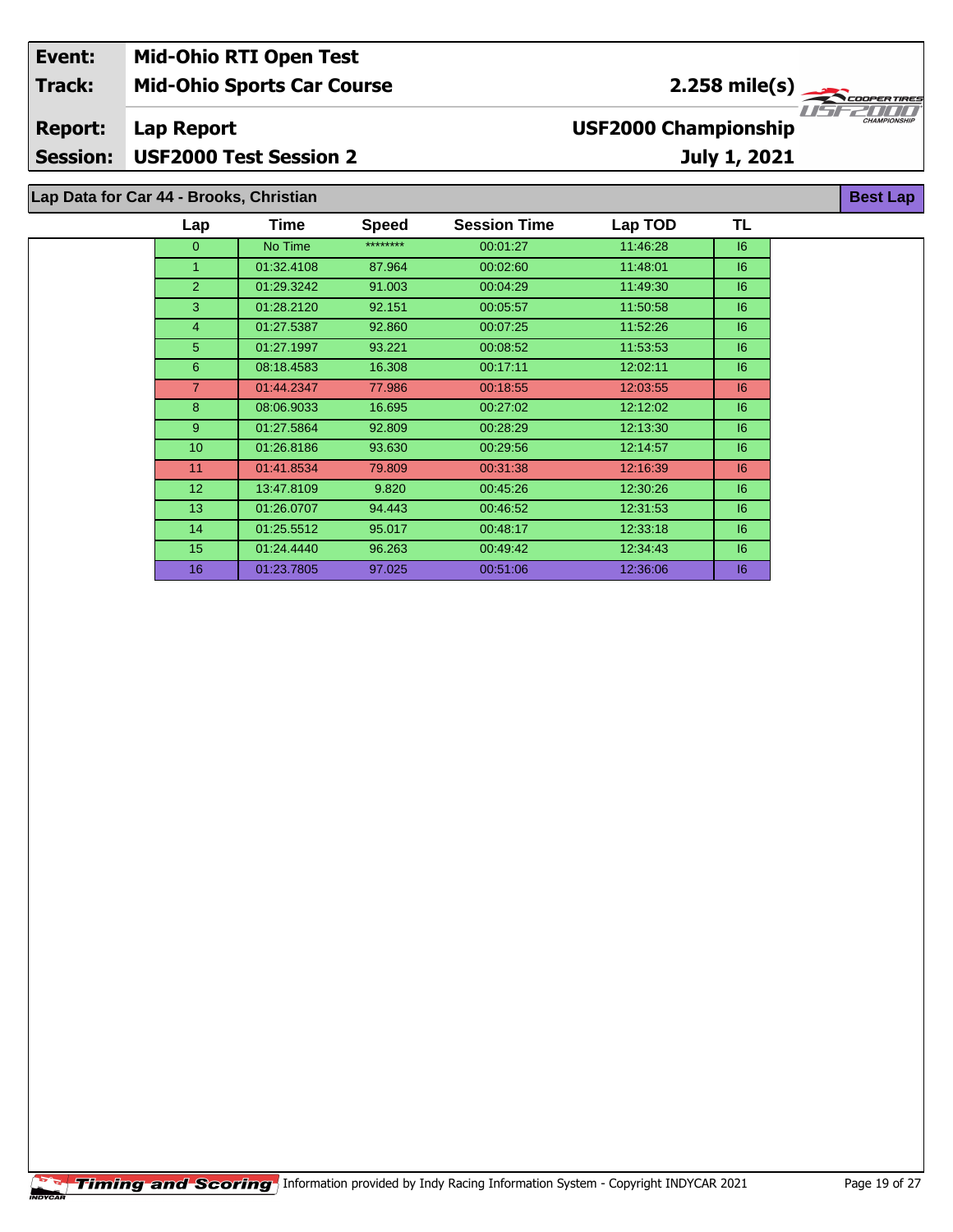| Event:<br><b>Track:</b>           | <b>Mid-Ohio RTI Open Test</b>               | <b>Mid-Ohio Sports Car Course</b> |              |                     |                             | $2.258$ mile(s) | <b>COOPERTIRES</b>  |
|-----------------------------------|---------------------------------------------|-----------------------------------|--------------|---------------------|-----------------------------|-----------------|---------------------|
| <b>Report:</b><br><b>Session:</b> | Lap Report<br><b>USF2000 Test Session 2</b> |                                   |              |                     | <b>USF2000 Championship</b> | July 1, 2021    | <b>CHAMPIONSHIP</b> |
|                                   | Lap Data for Car 5 - Kohlbecker, Spike (R)  |                                   |              |                     |                             |                 | <b>Best Lap</b>     |
|                                   | Lap                                         | <b>Time</b>                       | <b>Speed</b> | <b>Session Time</b> | Lap TOD                     | TL              |                     |
|                                   | $\Omega$                                    | No Time                           | ********     | 00:01:24            | 11:46:25                    | 16              |                     |
|                                   |                                             | 01:32.9963                        | 87.410       | 00:02:57            | 11:47:58                    | 6               |                     |
|                                   | $\mathcal{P}$                               | 01:30.1626                        | 90.157       | 00:04:27            | 11:49:28                    | 16              |                     |
|                                   | 3                                           | 01:27.8173                        | 92.565       | 00:05:55            | 11:50:56                    | 6               |                     |
|                                   |                                             | 01:27.9557                        | 92.419       | 00:07:23            | 11:52:24                    | 6               |                     |

 01:27.1848 93.236 00:08:50 11:53:51 I6 01:26.4337 94.047 00:10:17 11:55:17 I6 01:25.5782 94.987 00:11:42 11:56:43 I6 06:40.0118 20.321 00:18:22 12:03:23 I6 08:38.2664 15.685 00:27:01 12:12:01 I6 01:26.0811 94.432 00:28:27 12:13:27 I6 01:26.5630 93.906 00:29:53 12:14:54 I6 01:41.4384 80.135 00:31:35 12:16:35 I6 13:45.1443 9.851 00:45:20 12:30:21 I6 01:26.3556 94.132 00:46:46 12:31:47 I6 01:25.3096 95.286 00:48:11 12:33:12 I6 01:26.2520 94.245 00:49:38 12:34:38 I6 01:24.2572 96.476 00:51:02 12:36:03 I6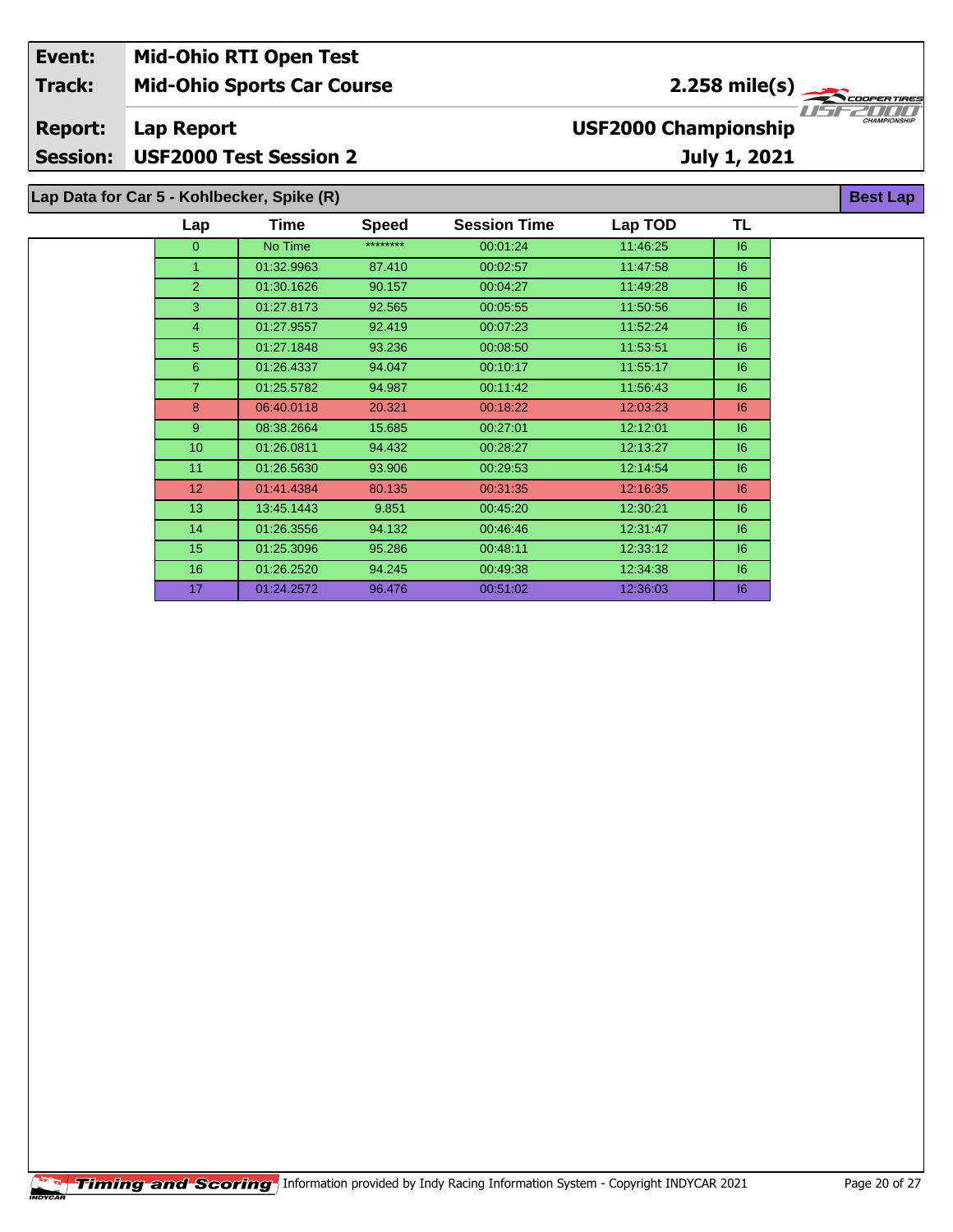| Event:          | <b>Mid-Ohio RTI Open Test</b>         |                                                    |  |
|-----------------|---------------------------------------|----------------------------------------------------|--|
| <b>Track:</b>   | <b>Mid-Ohio Sports Car Course</b>     | 2.258 mile(s) $\rightarrow$<br><b>COOPERTIRES</b>  |  |
| <b>Report:</b>  | Lap Report                            | <b>CHAMPIONSHIP</b><br><b>USF2000 Championship</b> |  |
| <b>Session:</b> | <b>USF2000 Test Session 2</b>         | July 1, 2021                                       |  |
|                 | Lap Data for Car 63 - Burke, Trey (R) | <b>Best Lap</b>                                    |  |

| Lap             | Time       | <b>Speed</b> | <b>Session Time</b> | Lap TOD  | TL |  |
|-----------------|------------|--------------|---------------------|----------|----|--|
| $\overline{0}$  | No Time    | ********     | 00:03:19            | 11:48:19 | 6  |  |
| 1               | 01:32.6732 | 87.715       | 00:04:51            | 11:49:52 | 6  |  |
| $\overline{2}$  | 01:30.0117 | 90.308       | 00:06:21            | 11:51:22 | 6  |  |
| 3               | 01:29.4340 | 90.892       | 00:07:51            | 11:52:51 | 6  |  |
| $\overline{4}$  | 01:28.5576 | 91.791       | 00:09:19            | 11:54:20 | 6  |  |
| 5               | 01:27.6919 | 92.697       | 00:10:47            | 11:55:48 | 6  |  |
| 6               | 01:27.0498 | 93.381       | 00:12:14            | 11:57:15 | 6  |  |
| $\overline{7}$  | 01:27.9380 | 92.438       | 00:13:42            | 11:58:43 | 6  |  |
| 8               | 01:26.0378 | 94.479       | 00:15:08            | 12:00:09 | 6  |  |
| $9^{\circ}$     | 01:26.5580 | 93.912       | 00:16:35            | 12:01:35 | 6  |  |
| 10 <sup>1</sup> | 01:25.9443 | 94.582       | 00:18:01            | 12:03:01 | 6  |  |
| 11              | 10:31.4113 | 12.874       | 00:28:32            | 12:13:33 | 6  |  |
| 12 <sup>2</sup> | 01:28.5833 | 91.764       | 00:30:01            | 12:15:01 | 6  |  |
| 13              | 15:30.3075 | 8.738        | 00:45:31            | 12:30:32 | 16 |  |
| 14              | 01:28.3612 | 91.995       | 00:46:59            | 12:31:60 | 6  |  |
| 15              | 01:29.4469 | 90.878       | 00:48:29            | 12:33:29 | 16 |  |
| 16              | 01:26.8755 | 93.568       | 00:49:56            | 12:34:56 | 6  |  |
| 17              | 01:25.4522 | 95.127       | 00:51:21            | 12:36:22 | 6  |  |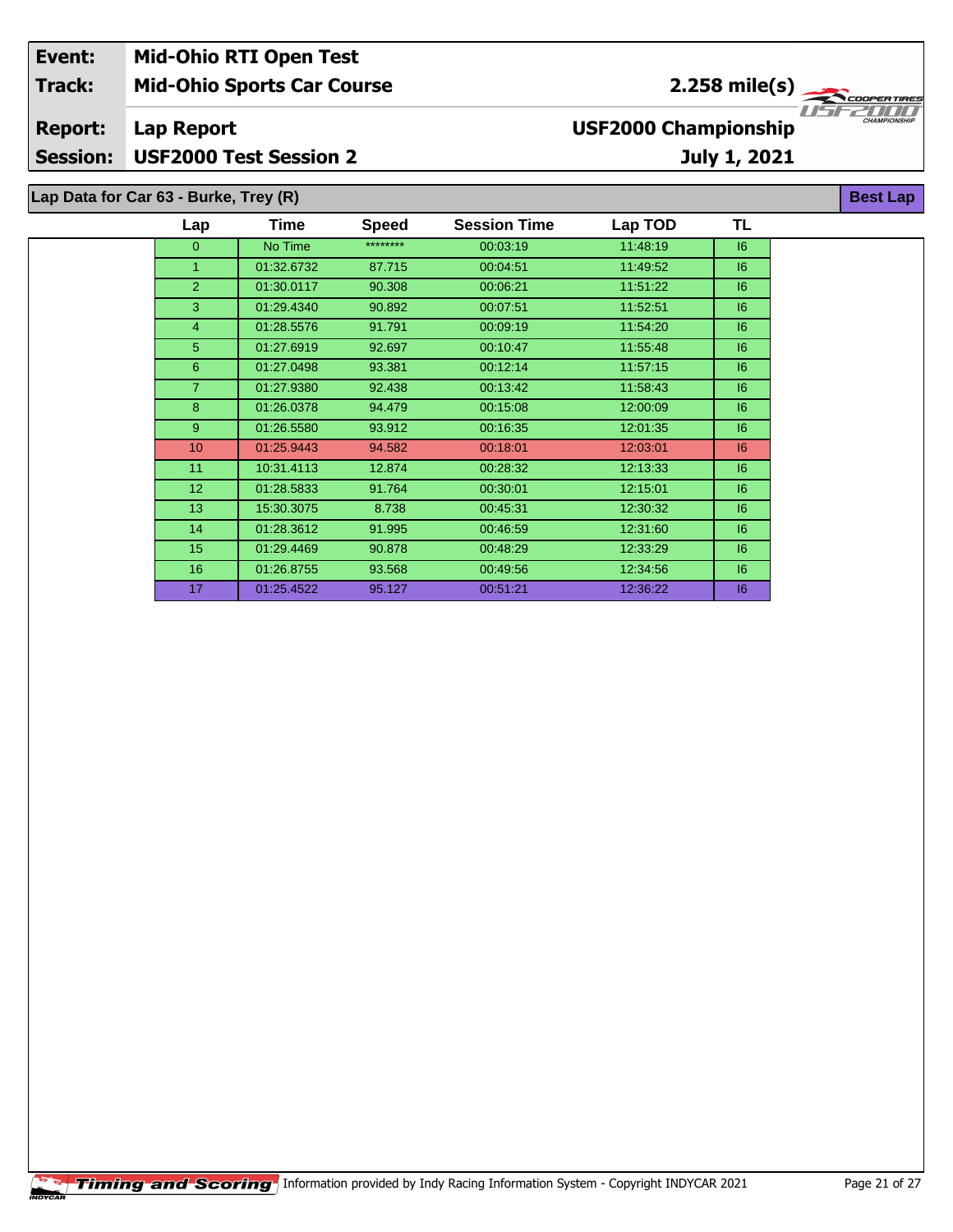| Event:          | <b>Mid-Ohio RTI Open Test</b>          |                                         |                     |
|-----------------|----------------------------------------|-----------------------------------------|---------------------|
| <b>Track:</b>   | <b>Mid-Ohio Sports Car Course</b>      | $2.258$ mile(s)                         |                     |
| <b>Report:</b>  | Lap Report                             | TEETITII<br><b>USF2000 Championship</b> | <b>CHAMPIONSHIP</b> |
| <b>Session:</b> | USF2000 Test Session 2                 | July 1, 2021                            |                     |
|                 | Lap Data for Car 7 - Hyland, Chase (R) |                                         | <b>Best Lap</b>     |

| Lap            | Time       | <b>Speed</b> | <b>Session Time</b> | Lap TOD  | TL      |
|----------------|------------|--------------|---------------------|----------|---------|
| $\overline{0}$ | No Time    | ********     | 00:02:56            | 11:47:57 | $16 \,$ |
|                | 02:41.0156 | 50.485       | 00:05:37            | 11:50:38 | 6       |
| 2              | 01:32.1092 | 88.252       | 00:07:09            | 11:52:10 | 6       |
| 3              | 01:30.6916 | 89.631       | 00:08:40            | 11:53:41 | 6       |
| 4              | 01:29.9398 | 90.380       | 00:10:10            | 11:55:10 | 16      |
| 5 <sup>5</sup> | 01:28.2119 | 92.151       | 00:11:38            | 11:56:39 | 6       |
| 6              | 01:28.0492 | 92.321       | 00:13:06            | 11:58:07 | 6       |
|                | 01:27.4710 | 92.931       | 00:14:34            | 11:59:34 | 16      |
| 8              | 01:26.8342 | 93.613       | 00:16:00            | 12:01:01 | 16      |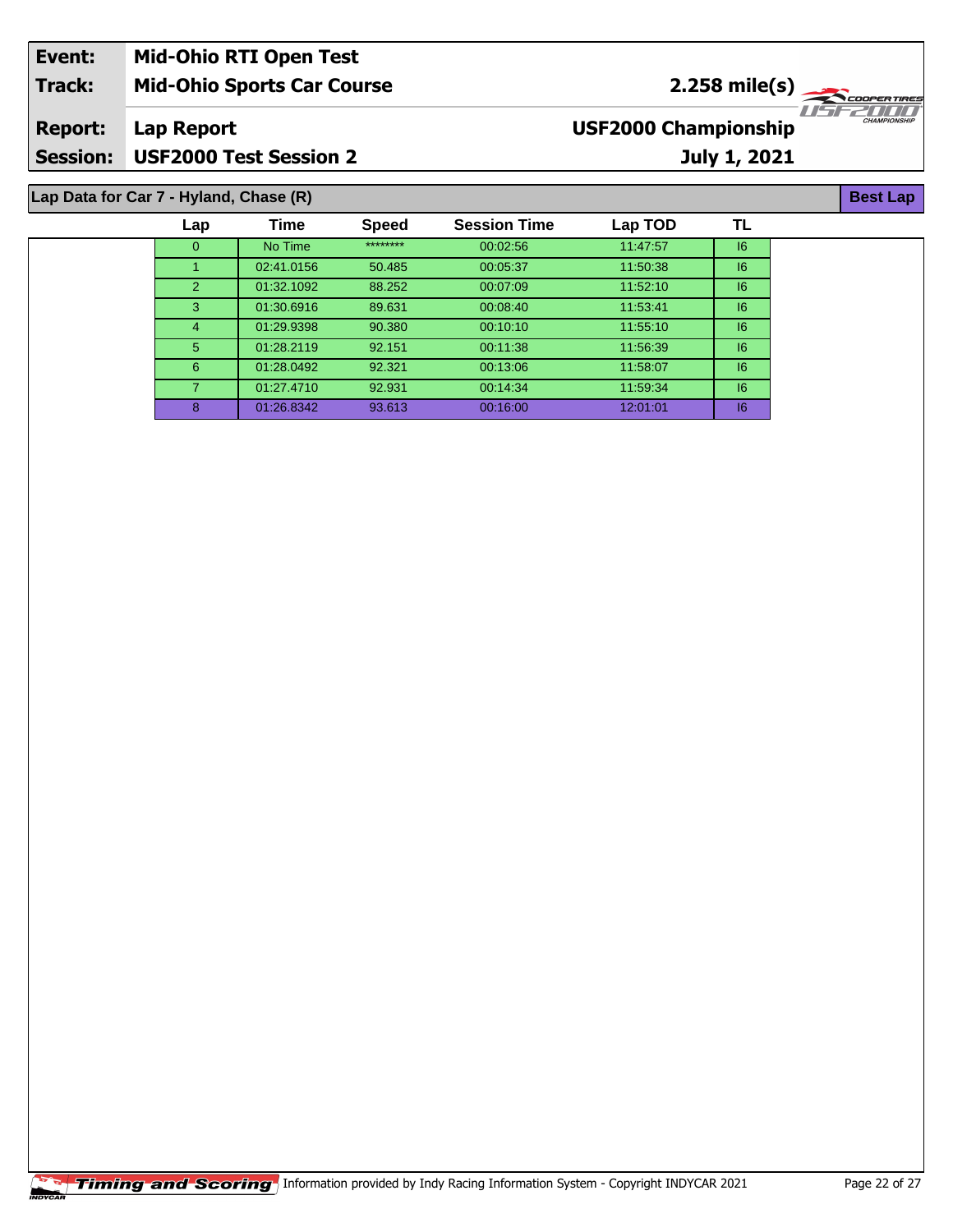| Event:         | <b>Mid-Ohio RTI Open Test</b>         |                             |                                 |
|----------------|---------------------------------------|-----------------------------|---------------------------------|
| <b>Track:</b>  | <b>Mid-Ohio Sports Car Course</b>     | $2.258 \text{ mile(s)}$     |                                 |
| <b>Report:</b> | Lap Report                            | <b>USF2000 Championship</b> | IISE2000<br><b>CHAMPIONSHIP</b> |
| Session:       | <b>USF2000 Test Session 2</b>         | July 1, 2021                |                                 |
|                | Lap Data for Car 8 - Lee, Jackson (R) |                             | <b>Best Lap</b>                 |

| Lap              | Time       | <b>Speed</b> | <b>Session Time</b> | Lap TOD  | TL |  |
|------------------|------------|--------------|---------------------|----------|----|--|
| $\mathbf{0}$     | No Time    | ********     | 00:03:58            | 11:48:58 | 6  |  |
| 1                | 01:35.5315 | 85.090       | 00:05:33            | 11:50:34 | 6  |  |
| $\overline{2}$   | 01:31.1978 | 89.134       | 00:07:05            | 11:52:05 | 6  |  |
| 3                | 01:30.3162 | 90.004       | 00:08:35            | 11:53:36 | 6  |  |
| $\overline{4}$   | 01:29.0328 | 91.301       | 00:10:04            | 11:55:05 | 6  |  |
| 5 <sup>5</sup>   | 01:28.2962 | 92.063       | 00:11:32            | 11:56:33 | 6  |  |
| 6                | 01:27.5694 | 92.827       | 00:12:60            | 11:58:00 | 6  |  |
| 7                | 01:26.5926 | 93.874       | 00:14:26            | 11:59:27 | 6  |  |
| 8                | 01:26.6471 | 93.815       | 00:15:53            | 12:00:54 | 6  |  |
| $9^{\circ}$      | 01:28.0141 | 92.358       | 00:17:21            | 12:02:22 | 6  |  |
| 10               | 01:36.9849 | 83.815       | 00:18:58            | 12:03:59 | 6  |  |
| 11               | 08:40.1590 | 15.628       | 00:27:38            | 12:12:39 | 6  |  |
| 12 <sup>2</sup>  | 01:29.4932 | 90.831       | 00:29:08            | 12:14:08 | 6  |  |
| 13               | 01:30.3205 | 90.000       | 00:30:38            | 12:15:39 | 6  |  |
| 14               | 14:57.8663 | 9.053        | 00:45:36            | 12:30:37 | 6  |  |
| 15 <sub>15</sub> | 01:28.8407 | 91.499       | 00:47:05            | 12:32:05 | 6  |  |
| 16               | 01:36.4534 | 84.277       | 00:48:41            | 12:33:42 | 16 |  |
| 17               | 01:31.0086 | 89.319       | 00:50:12            | 12:35:13 | 16 |  |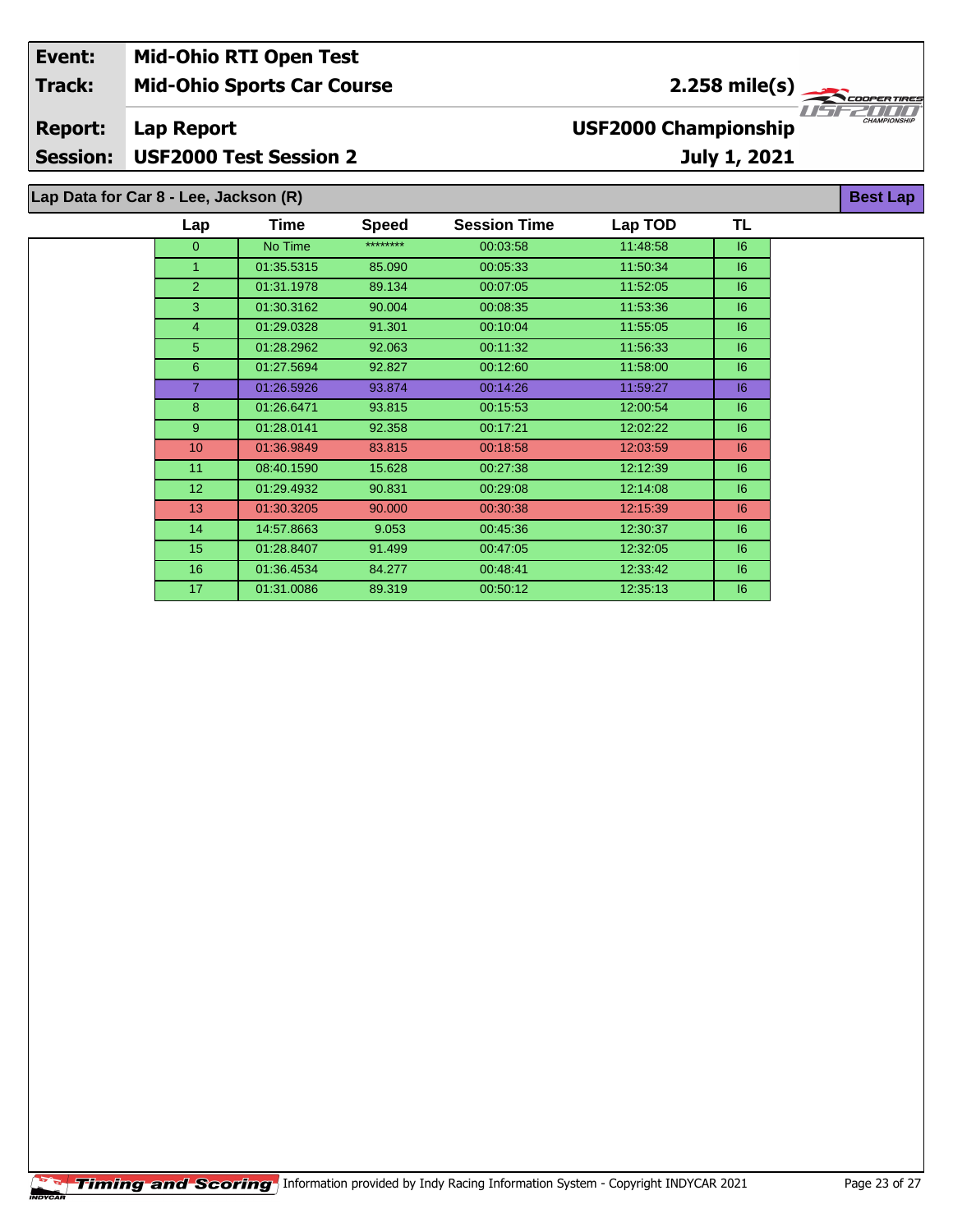| Event:          | <b>Mid-Ohio RTI Open Test</b>              |                                   |              |                                       |                             |              |                     |
|-----------------|--------------------------------------------|-----------------------------------|--------------|---------------------------------------|-----------------------------|--------------|---------------------|
| <b>Track:</b>   |                                            | <b>Mid-Ohio Sports Car Course</b> |              | $2.258$ mile(s)<br><b>COOPERTIRES</b> |                             |              |                     |
| <b>Report:</b>  | Lap Report                                 |                                   |              |                                       | <b>USF2000 Championship</b> |              | <b>CHAMPIONSHIP</b> |
| <b>Session:</b> | <b>USF2000 Test Session 2</b>              |                                   |              |                                       |                             | July 1, 2021 |                     |
|                 | Lap Data for Car 9 - Vodanovich, Peter (R) |                                   |              |                                       |                             |              | <b>Best Lap</b>     |
|                 | Lap                                        | <b>Time</b>                       | <b>Speed</b> | <b>Session Time</b>                   | Lap TOD                     | TL           |                     |
|                 | $\overline{0}$                             | No Time                           | ********     | 00:04:00                              | 11:49:01                    | 16           |                     |
|                 |                                            | 01:34.4895                        | 86.029       | 00:05:35                              | 11:50:35                    | 6            |                     |
|                 | $\mathcal{P}$                              | 01:31.3274                        | 89.007       | 00:07:06                              | 11:52:07                    | 6            |                     |
|                 | 3                                          | 01:30.8482                        | 89.477       | 00:08:37                              | 11:53:38                    | 16           |                     |
|                 |                                            | 01:29.7614                        | 90.560       | 00:10:07                              | 11:55:07                    | 16           |                     |

 01:28.7208 91.622 00:11:35 11:56:36 I6 01:27.6716 92.719 00:13:03 11:58:04 I6 01:27.9548 92.420 00:14:31 11:59:32 I6 01:27.1467 93.277 00:15:58 12:00:59 I6 01:26.9576 93.480 00:17:25 12:02:26 I6 01:38.1043 82.859 00:19:03 12:04:04 I6 08:20.9760 16.226 00:27:24 12:12:25 I6 01:27.4051 93.001 00:28:52 12:13:52 I6 01:32.3972 87.977 00:30:24 12:15:25 I6 15:13.1502 8.902 00:45:37 12:30:38 I6 01:29.4972 90.827 00:47:07 12:32:07 I6 01:27.6029 92.791 00:48:34 12:33:35 I6 01:32.3001 88.069 00:50:07 12:35:07 I6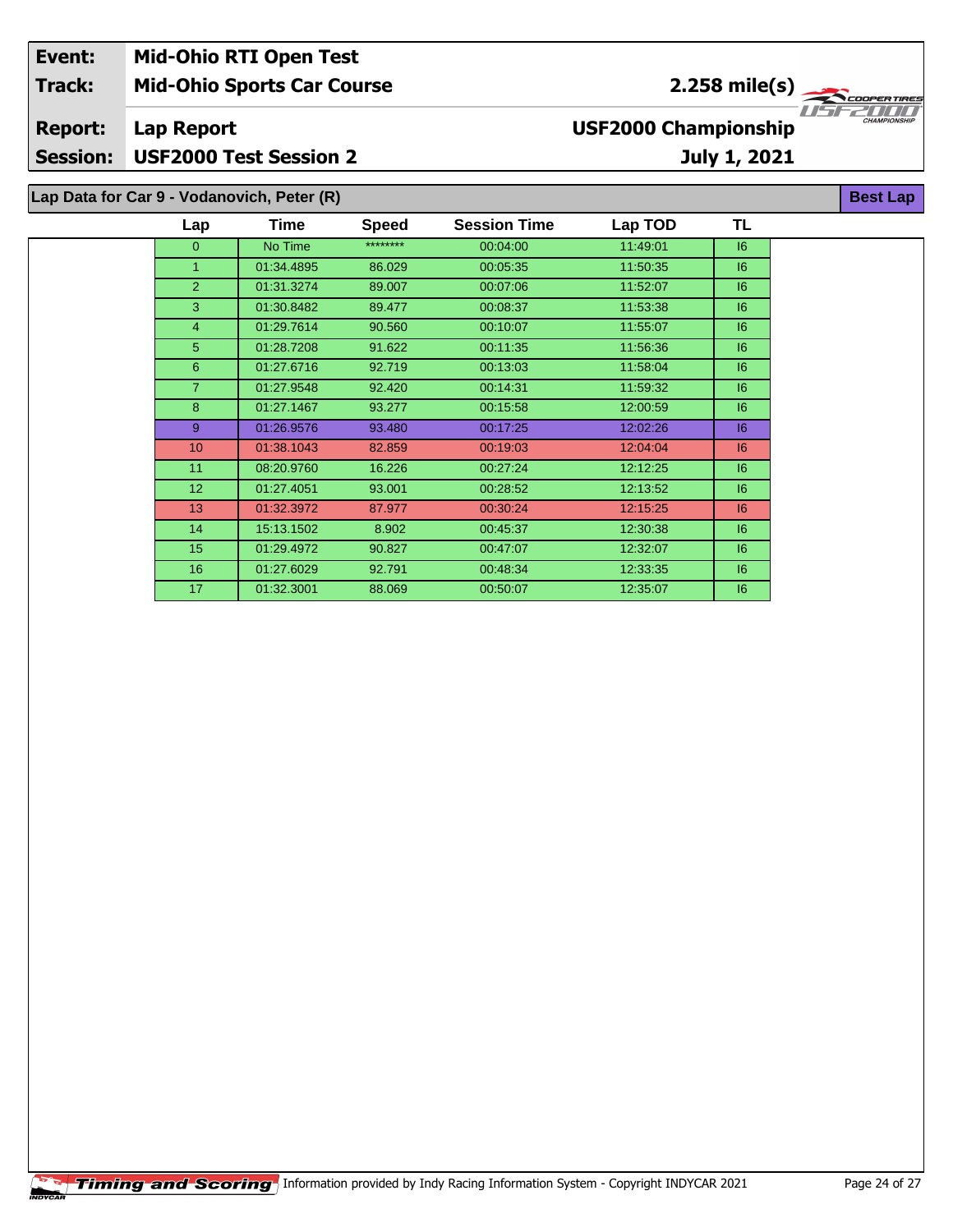| Event:          | <b>Mid-Ohio RTI Open Test</b>           |      |              |                     |                             |                             |                     |
|-----------------|-----------------------------------------|------|--------------|---------------------|-----------------------------|-----------------------------|---------------------|
| <b>Track:</b>   | <b>Mid-Ohio Sports Car Course</b>       |      |              |                     |                             | 2.258 mile(s) $\rightarrow$ | COOPER TIRES        |
| <b>Report:</b>  | Lap Report                              |      |              |                     | <b>USF2000 Championship</b> |                             | <b>CHAMPIONSHIP</b> |
| <b>Session:</b> | <b>USF2000 Test Session 2</b>           |      |              |                     |                             | July 1, 2021                |                     |
|                 | Lap Data for Car 91 - Frazer, Billy (R) |      |              |                     |                             |                             | <b>Best Lap</b>     |
|                 | Lap                                     | Time | <b>Speed</b> | <b>Session Time</b> | Lap TOD                     | ΤL                          |                     |

| ∟aµ              | .          | opeeu    | <b>UCSSIVII TIIII</b> | Lap TUD  | . . |
|------------------|------------|----------|-----------------------|----------|-----|
| $\Omega$         | No Time    | ******** | 00:01:34              | 11:46:35 | 16  |
| 1                | 04:19.7745 | 31.292   | 00:05:54              | 11:50:55 | 16  |
| 2                | 01:31.8865 | 88.466   | 00:07:26              | 11:52:27 | 16  |
| 3                | 01:29.2883 | 91.040   | 00:08:55              | 11:53:56 | 6   |
| $\overline{4}$   | 01:28.7691 | 91.572   | 00:10:24              | 11:55:25 | 16  |
| 5                | 01:27.3843 | 93.024   | 00:11:52              | 11:56:52 | 6   |
| 6                | 01:26.6341 | 93.829   | 00:13:18              | 11:58:19 | 6   |
| $\overline{7}$   | 01:25.7680 | 94.777   | 00:14:44              | 11:59:45 | 6   |
| 8                | 01:25.5752 | 94.990   | 00.16.10              | 12:01:10 | 6   |
| 9                | 01:35.5082 | 85.111   | 00:17:45              | 12:02:46 | 6   |
| 10 <sup>10</sup> | 09:19.1231 | 14.538   | 00:27:04              | 12:12:05 | 6   |
| 11               | 01:26.5532 | 93.917   | 00:28:31              | 12:13:31 | 6   |
| 12 <sup>2</sup>  | 01:29.0422 | 91.292   | 00:29:60              | 12:15:00 | 6   |
| 13 <sup>°</sup>  | 15:27.0100 | 8.769    | 00:45:27              | 12:30:27 | 6   |
| 14               | 01:26.6631 | 93.798   | 00:46:53              | 12:31:54 | 6   |
| 15               | 01:26.0073 | 94.513   | 00:48:19              | 12:33:20 | 6   |
| 16 <sup>°</sup>  | 01:28.2131 | 92.150   | 00:49:48              | 12:34:48 | 6   |
| 17               | 01:25.1126 | 95.506   | 00:51:13              | 12:36:13 | 16  |
|                  |            |          |                       |          |     |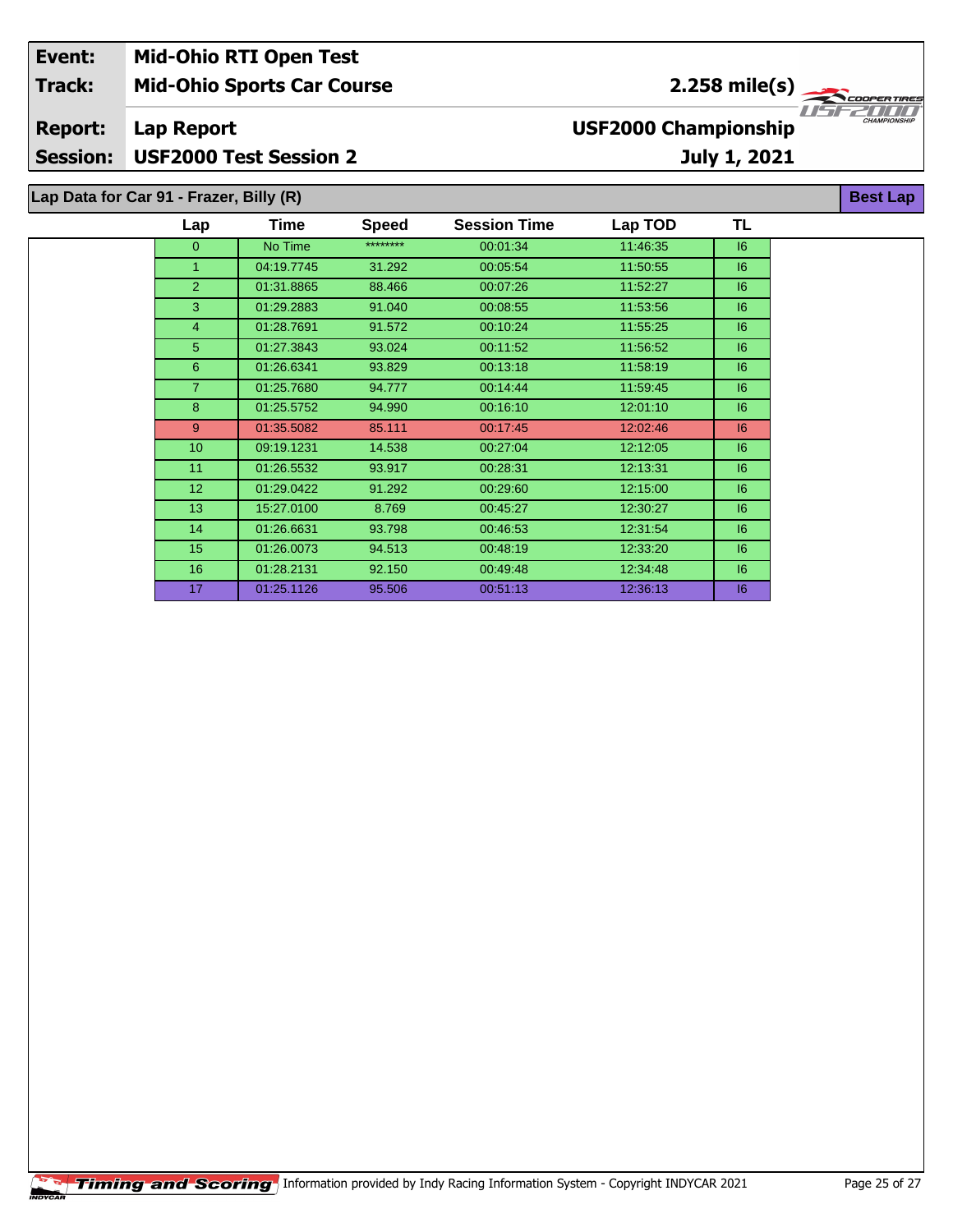| Event:          | <b>Mid-Ohio RTI Open Test</b>     |                             |                     |
|-----------------|-----------------------------------|-----------------------------|---------------------|
| <b>Track:</b>   | <b>Mid-Ohio Sports Car Course</b> | $2.258 \text{ mile(s)}$     |                     |
| <b>Report:</b>  | Lap Report                        | <b>USF2000 Championship</b> | <b>CHAMPIONSHIP</b> |
| <b>Session:</b> | USF2000 Test Session 2            | <b>July 1, 2021</b>         |                     |
|                 |                                   |                             |                     |

## **Lap Data for Car 92 - Round-Garrido, Matt**

| Lap           | Time       | <b>Speed</b> | <b>Session Time</b> | Lap TOD  |    |
|---------------|------------|--------------|---------------------|----------|----|
|               | No Time    | ********     | 00:01:33            | 11:46:34 | 16 |
|               | 01:33.2285 | 87.192       | 00:03:06            | 11:48:07 | 16 |
| $\mathcal{P}$ | 04:06.4919 | 32.978       | 00:07:13            | 11:52:13 | 16 |
| 3             | 04:53.8963 | 27.659       | 00:12:07            | 11:57:07 | 16 |
|               | 01:28.4995 | 91.851       | 00:13:35            | 11:58:36 | 16 |

**Best Lap**